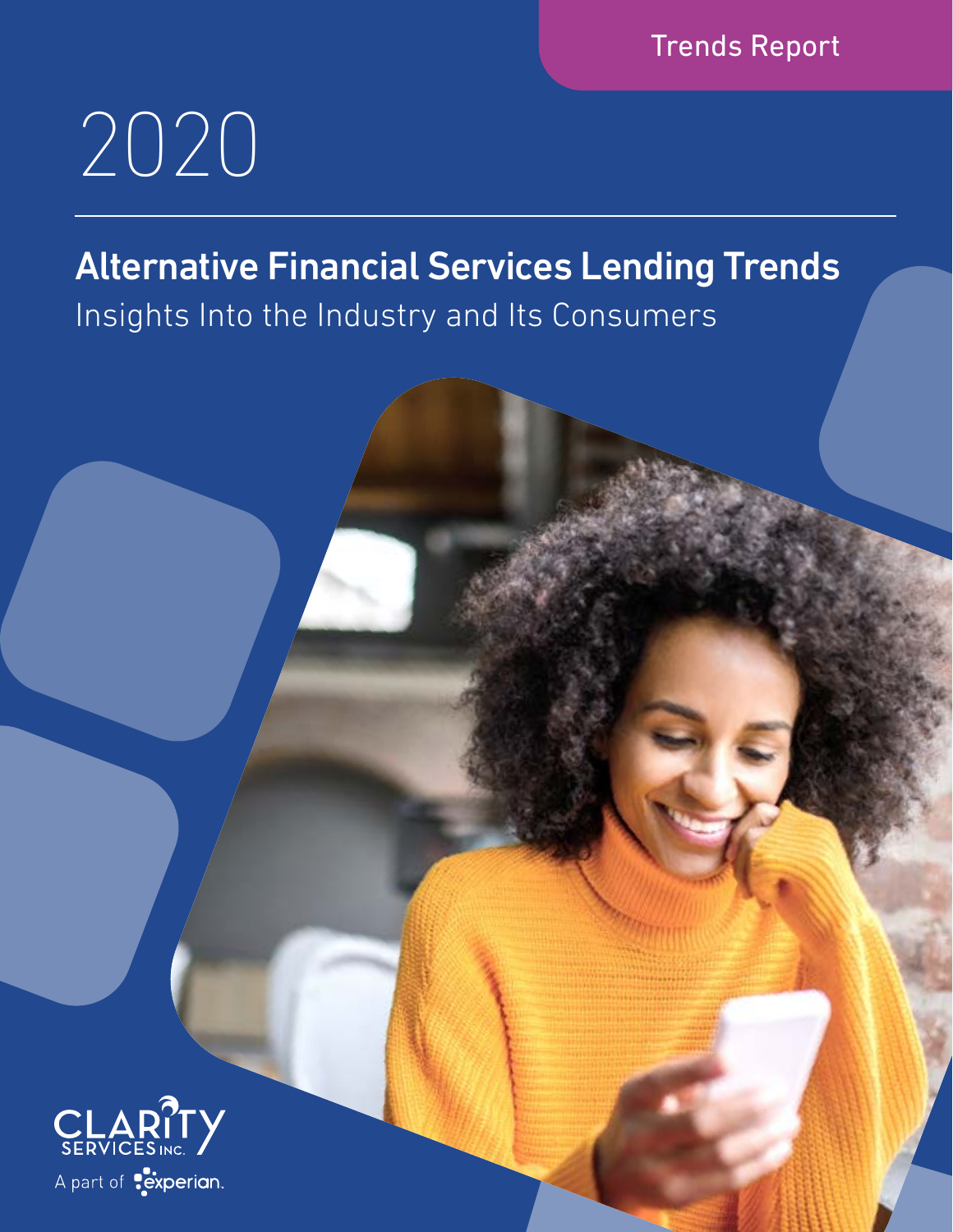## How Non-Prime Consumer Behavior Impacts the Alternative Finance Market

Fully understanding industry trends and consumer behavior is key to providing your consumers with the financial services they need.

Securing traditional credit can be challenging for non-prime consumers, whether it's due to limited credit history or an unexpected financial burden. Alternative credit data can help align these consumers with the right credit products and provides lenders with a deeper view into each consumer's unique situation.

Experian's Clarity Services offers high-quality alternative credit data that helps lenders of all types better manage risk. Clarity's data provides a broader, deeper view of non-prime applicants so lenders can make better and more informed decisions during the entire consumer life cycle - from prospecting to underwriting and account management to collections.

In this report, we analyzed the trends and financial behavior of non-prime consumers by looking at application and loan data in Clarity's specialty credit bureau from 2015 through 2019. A study sample of over 500 million consumer loan applications and nearly 30 million loans was created and leveraged to evaluate market trends during this period. Data from Experian's national credit bureau was also used to help profile consumers.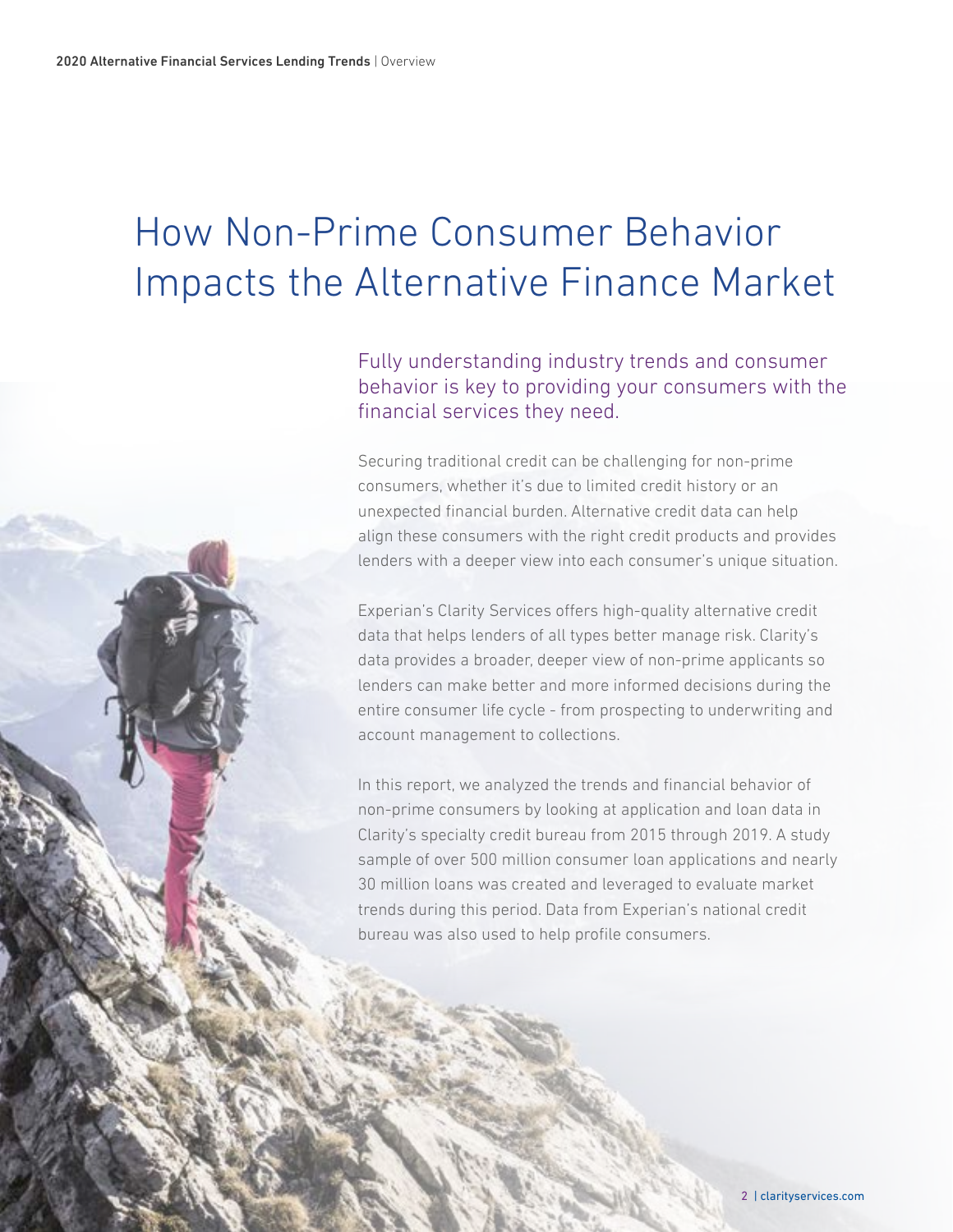## Alternative Financial Services

Millions of Americans lack the credit history to secure a loan in the traditional credit market. Non-prime consumers are often viewed as a single, uniform segment of the population even though the circumstances, behaviors and intentions behind their use of credit are vastly different. For each consumer, financial service providers must consider what led to their non-prime credit status. The consumer could be:

- A young person without sufficient credit history to properly qualify for a traditional loan
- An otherwise creditworthy consumer who encountered a destabilizing financial event, like a job loss or unexpected medical issue
- A recent immigrant with little to no credit history in the U.S.
- Someone who has been irresponsible with credit
- Someone who needs cash quickly and doesn't have time to wait to be approved for traditional credit products

The alternative financial services (AFS) market is crucial to many of these consumers to help them manage monthly expenses through periods of financially destabilizing events and income volatility. Alternative finance products include, but are not limited to, short-term loans (installment loans, non-prime credit cards, auto title loans, rent-to-own), single pay credit (pawn shops, payday loans) and others. This report references the following loan origination channels and loan types:

#### Loan Origination Channels

**Online** – Lenders who conduct business via the internet. The application process and funding is completed without the consumer being present.

Storefront – Lenders with a physical brick and mortar location to serve consumers. The loan application is processed with the consumer present.

#### Loan Types

Installment – Loans that are structured to be repaid over a period of time (months or years) in a series of payments.

Single Pay – Loans repaid in one lump sum payment, usually over a shorter time period (days or weeks).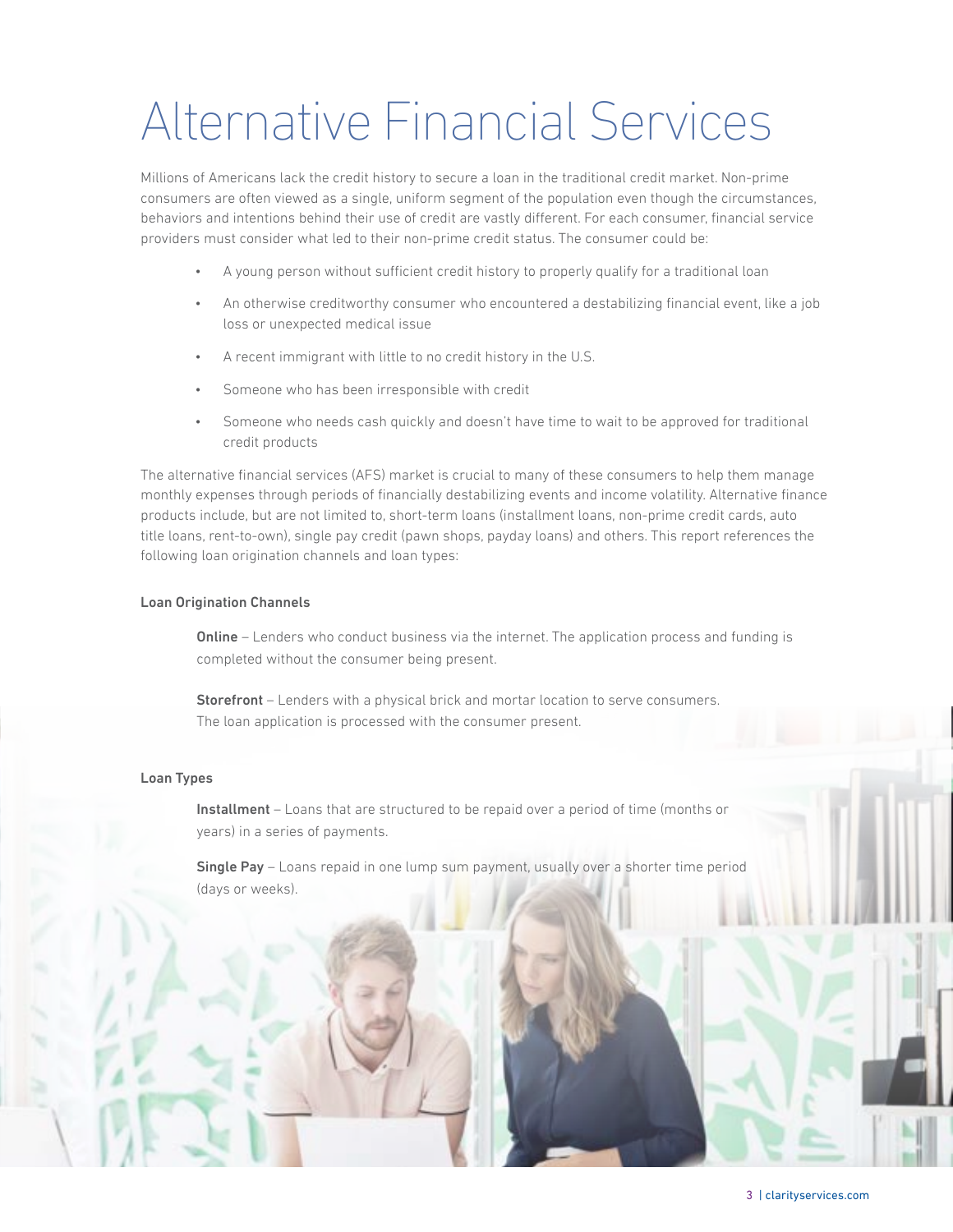# At-a-Glance



#### Market Trends | Page 5

The alternative financial services market has shown significant growth in online installment lending over the last five years. More specifically, the trends include an increase in both the dollar volume and number of online installment loans, both being about three times higher in 2019 than in 2015. While there was only a 4% increase in number of funded loans from 2018 to 2019, we observed a 25% increase in loan dollar volume (due to larger loan amounts).

#### Changes in Loan Characteristics | Page 7

**Larger Loans**

The loan characteristics trends we observed in 2019 include higher loan amounts and longer repayment lengths for online installment loans. Larger loan amounts of \$2,500 or more have increased steadily from 2016 to 2019.



#### Credit Quality | Page 11

Based on a comparison of year-over-year cumulative default curves for quarterly online installment loan cohorts, 2019 originations are showing improved performance over 2018. Likewise, online installment loans opened in 2019 are exhibiting lower first payment default (FPD) rates than 2018. Furthermore, we observed a higher percentage of consumers in the prime and near prime space applying for AFS loans in 2019 compared to previous years.



#### Loyalty | Page 15

Consistent with the previous two years, in 2019 almost half of online installment borrowers had never opened an AFS loan prior to that year. About 76% of consumers who entered the AFS market in 2019 also secured a trade with a traditional lender. Those who left the market in 2019 were less likely to open a traditional trade that year than they were in 2018.



#### Consumer Demographics | Page 19

In 2019, online borrowers were more likely than storefront borrowers to be female, married, have student loans and have at least a Bachelor's Degree. We also found that online borrowers tend to be younger and have a higher income compared to storefront borrowers.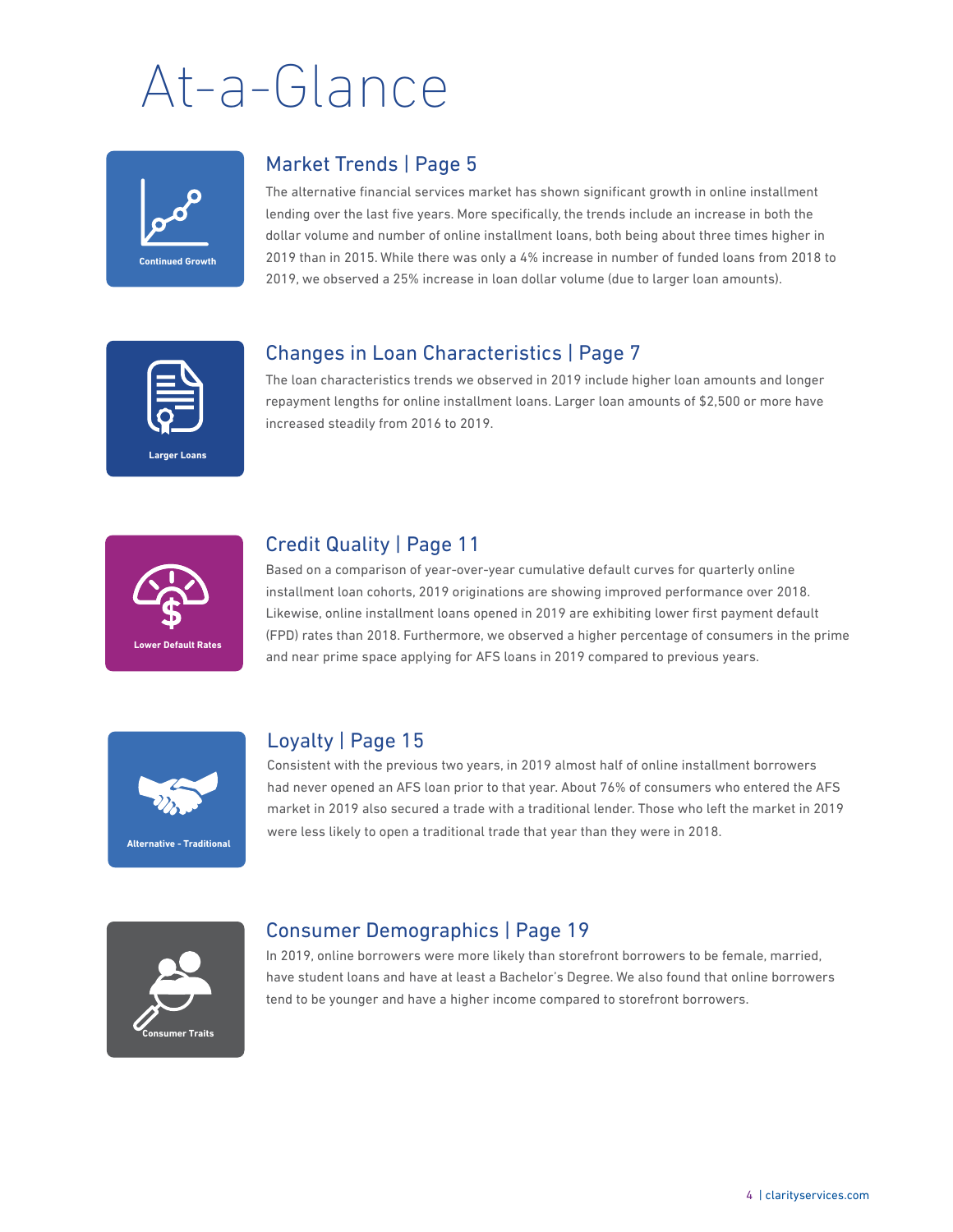## Market Trends Online Lending Volume and Product Mix

To quantify the growth of online lending over the past five years, we measured both the number of loans and the total dollars funded. We found that online installment lending has grown steadily from 2015 to 2019.

For example, **Figure 1A** shows continuous growth in the dollar volume of funded online installment loans, with 2019 being three times higher than dollar volume in 2015. Additionally, **Figure 2A** shows a steady increase as well, with the number of online installment loans being three times higher in 2019 than in 2015.

The funded dollar volume of online single pay loans was a bit higher in 2019 than in 2018, as shown in **Figure 1B**. The number of funded loans in this category peaked in 2016 **(Figure 2B**). Lastly, the growth in online installment loans has increased much faster than online single pay loans over the past five years.

#### Figure 1A:

Growth of Funded Loan Volume (\$) – Online Installment



#### Figure 2A:

Growth in Number of Funded Loans – Online Installment



#### Figure 1B:

Growth of Funded Loan Volume (\$) – Online Single Pay



#### Figure 2B:

Growth in Number of Funded Loans – Online Single Pay

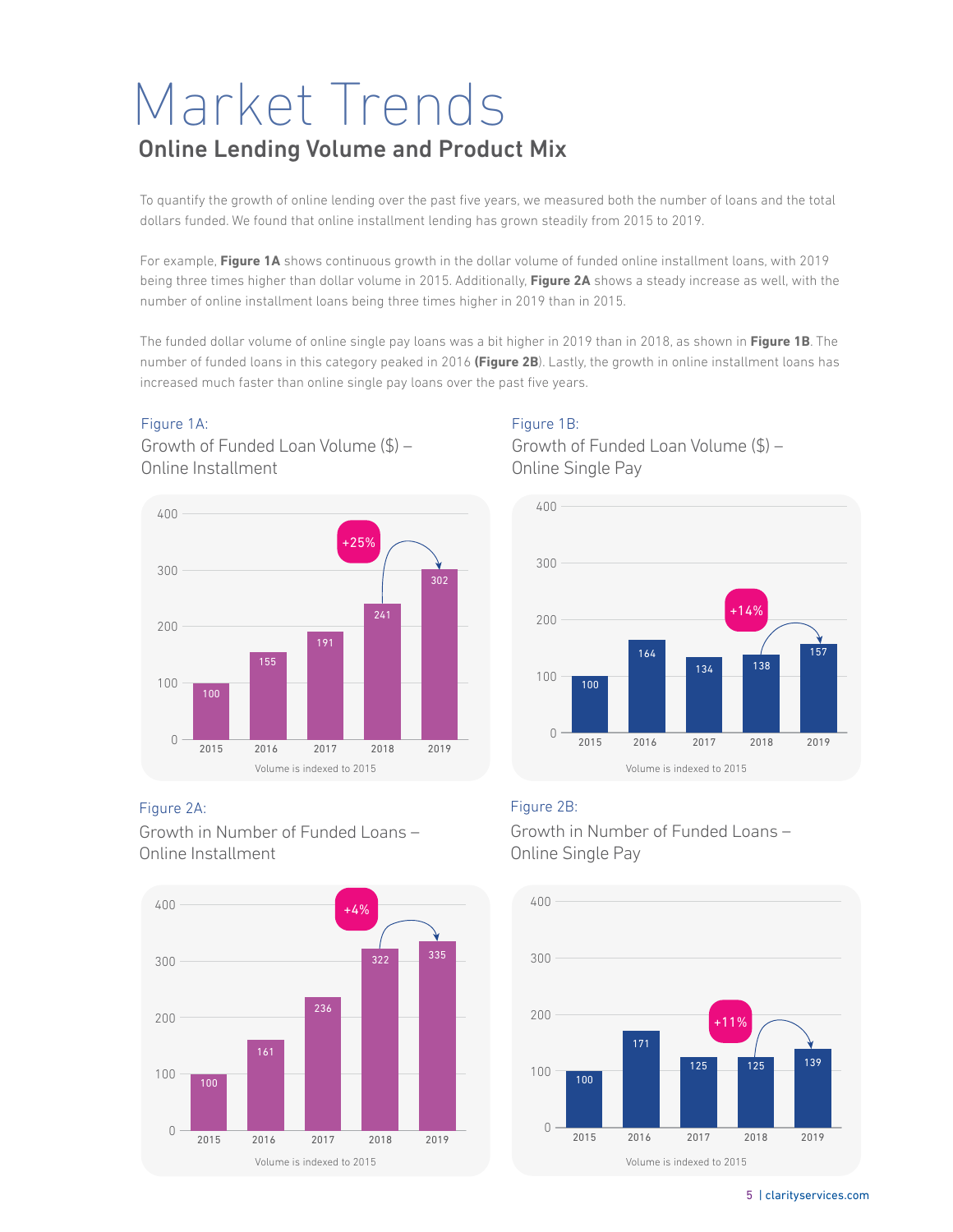#### Year-Over-Year Growth of Online Installment Loans

As shown in **Table 1,** the year-over-year percentage change in funded dollar volume of online installment loans has been around 25% over the past three years. The growth of funded online installment loans lowered to 4% from 2018 to 2019. The growth in unique borrowers from 2018 to 2019 was 15%, after being nearly 30% the previous three years.

For online single pay loans, we observed solid growth from 2018 to 2019 in funded loan volume (+14%), number of loans (+11%) and number of unique borrowers (+8%).

#### Table 1:

#### Year-to-Year Percentage Change in Online Loans and Borrowers

|           | <b>Funded</b><br>Loan Volume |            |             | Number of<br><b>Funded Loans</b> | Number of<br><b>Unique Borrowers</b> |            |  |
|-----------|------------------------------|------------|-------------|----------------------------------|--------------------------------------|------------|--|
|           | Installment                  | Single Pay | Installment | Single Pay                       | Installment                          | Single Pay |  |
| 2015-2016 | 55%                          | 64%        | 61%         | 71%                              | 32%                                  | 25%        |  |
| 2016-2017 | 23%                          | $-18%$     | 46%         | $-27%$                           | 30%                                  | $-12%$     |  |
| 2017-2018 | 26%                          | 3%         | 37%         | 0%                               | 32%                                  | $-5%$      |  |
| 2018-2019 | 25%                          | 14%        | 4%          | 11%                              | 15%                                  | 8%         |  |



#### **Funded Loans**

The funded loan dollar volume growth rate continued to be a robust 25% .

#### **Unique Borrowers**

The growth rate in number of unique borrowers using installment loans also decreased, being at around 30% over the last couple years and dropping to 15% from 2018 to 2019.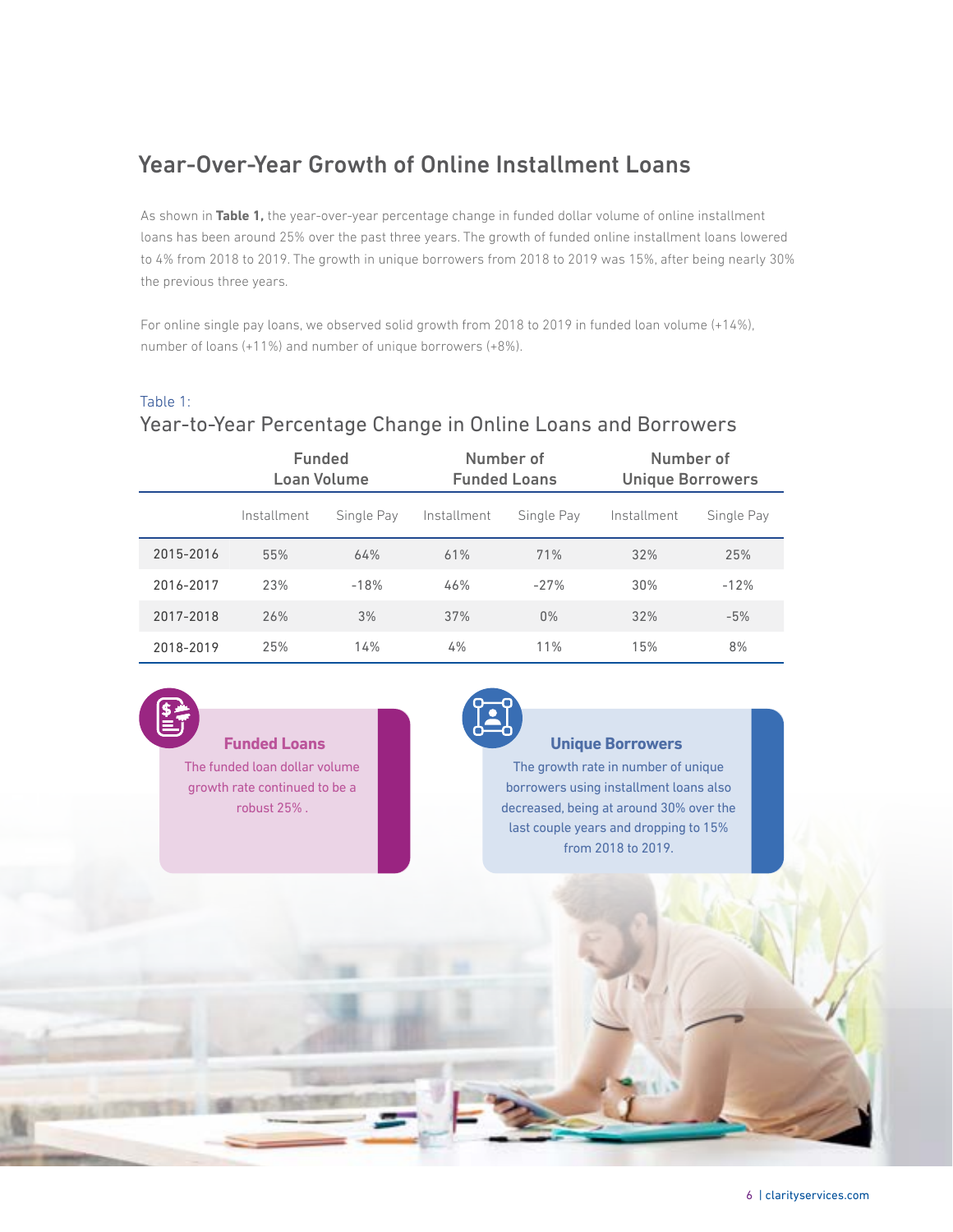### Changes in Loan Characteristics Observations + Trends

#### Installment Loans

The distribution of loan amounts, repayment terms and scheduled payment amounts for installment loans have been analyzed to show how they've changed over the last five years.

#### Loan Amount

Figure 3 shows the distribution of loan amounts over time. Each bar represents installment loans for that particular year, with each segment of the bar identifying the percentage of loans that fall into the specific range of loan amounts. These percentages can be determined from the left vertical axis.

The line tracks the average number of installment loans per borrower for each year. The scale for average number of funded online installment loans is shown on the right vertical axis.



#### Figure 3:

**21%** of online installment loans had an original amount of \$2,500 or greater.

The average number of loans per borrower was static from 2018 to 2019.

The smallest category was \$2,000 to \$2,500 at 7% and the largest was \$500 - \$1,000 at 34%

#### Observations and Trends

We continued to see a trend toward higher loan amounts in 2019. This year, we break out loans of \$2,500 or more. The proportion of loans made for \$2,500 or more has grown from 16% of all installment loans in 2018 to 21% of all installment loans in 2019. About 12% of online installment loans in 2019 were for less than \$500, compared to 16% in 2018. The average number of loans per borrower was static from 2018 to 2019—staying at 1.6 loans per borrower in 2019.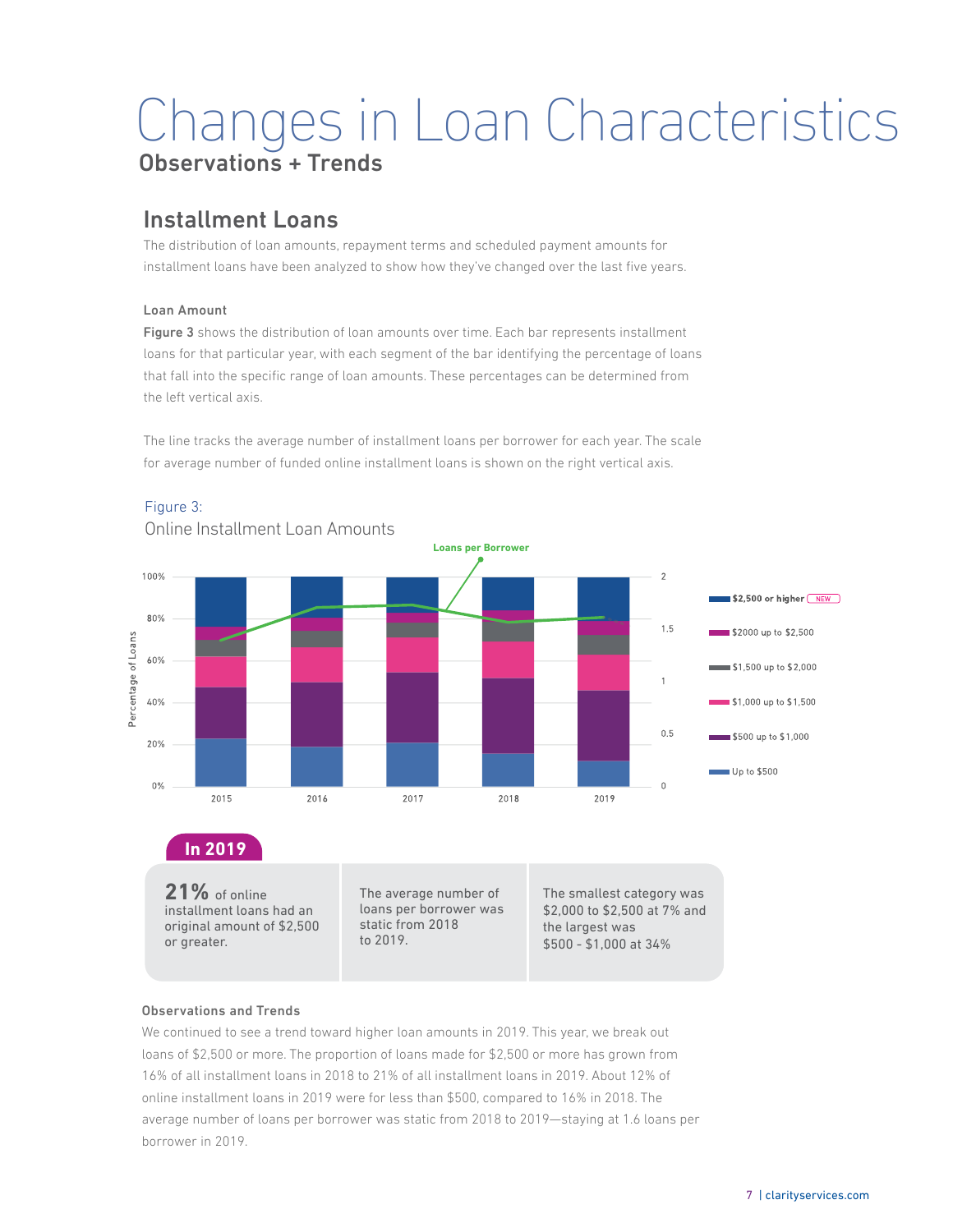Figure 4 shows the distribution of repayment terms over time for online installment loans. Each bar represents installment loans for that particular year, and each segment of the bar identifies the percentage of loans that fall into the specific range of repayment length. These percentages can be determined from the left vertical axis.



#### Figure 4:

#### Observations and Trends

The proportion of loans in the 4 to 6 month category is decreasing, as the 7 to 12 month category becomes more popular. From 2018 to 2019, the percentage of loans in the 7 to 12 month category increased from 47% to 59%, while the 4 to 6 month category decreased from 29% to 20%.

The 0 to 3 month category has steadily declined since 2015. In 2015, 15% of installment loans had a repayment length of 0 to 3 months, while in 2019, only 6% of loans fell into this category.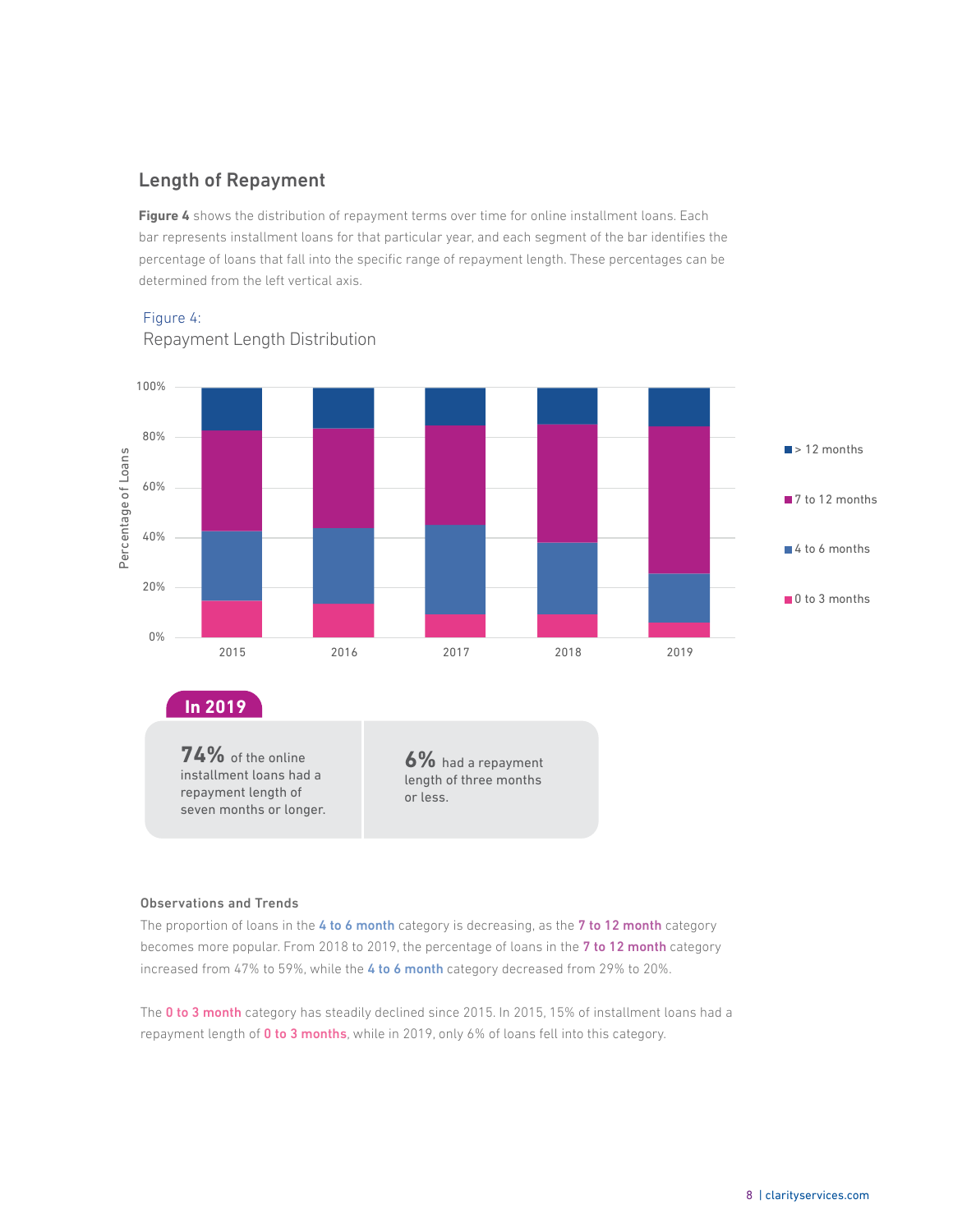#### Scheduled Monthly Payment Amount

Figure 5 shows the distribution of scheduled monthly payment amounts over time. Each bar represents online installment loans for that particular year, and each segment of the bar identifies the percentage of loans that fall into the specific range of payment amounts. These percentages can be determined from the left vertical axis. Since many online installment loans have a bi-weekly repayment frequency, all have been converted to a monthly equivalent for comparative purposes.



#### Figure 5:



towards lower monthly scheduled payment amounts did not continue in 2019.

#### Observations and Trends

\$500.

in 2019 had a scheduled payment amount over

The trend towards lower monthly scheduled payment amounts did not continue in 2019. For example, the percentage of loans with a scheduled payment of less than \$100 decreased from 12% to 8%, and the percentage of loans with payments of \$500 or greater increased from 20% to 23%.

The increase in scheduled payment amounts greater than \$500 is a result of the rise in loans with loan amounts over \$2,500 with repayment terms of seven to twelve months.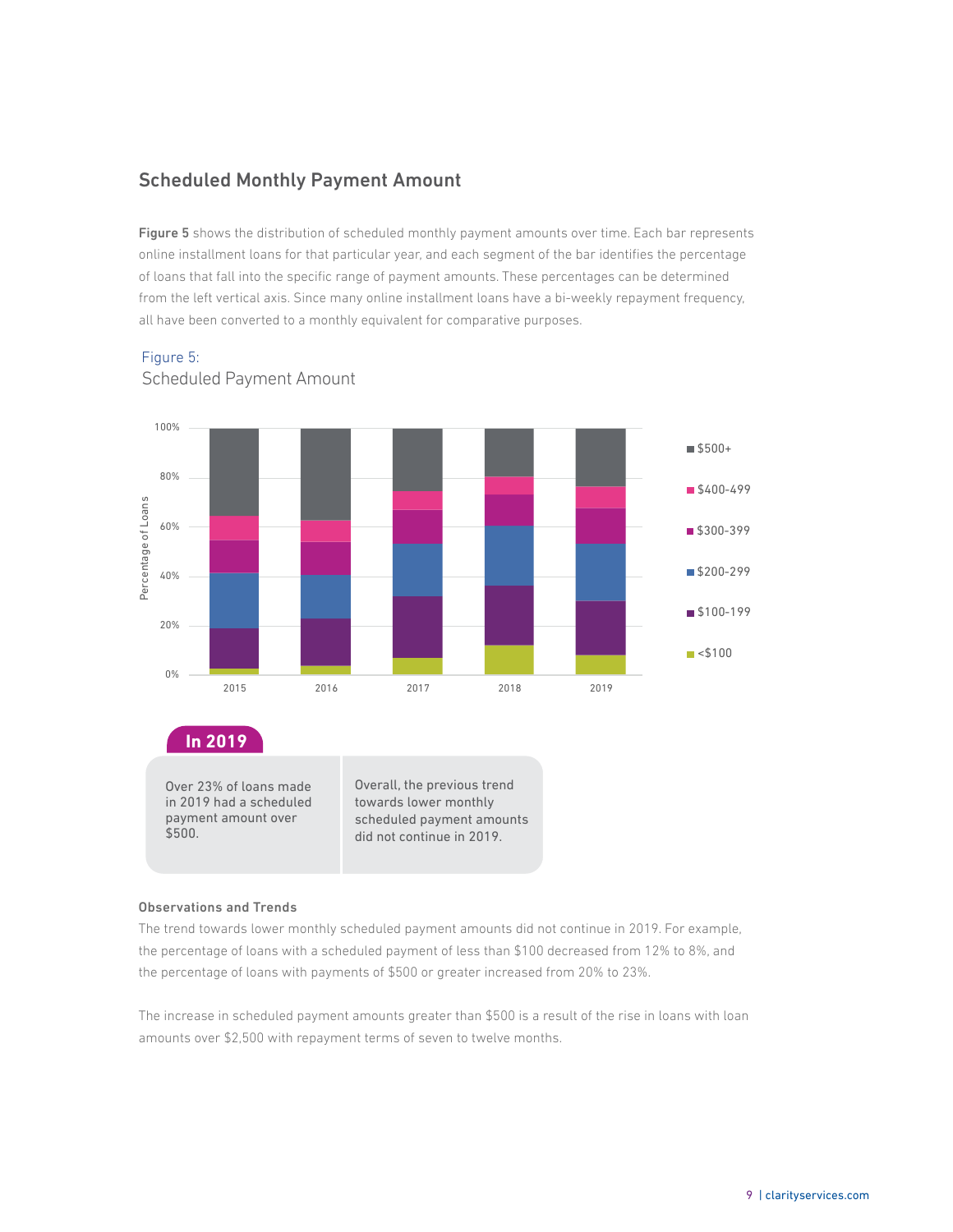### Single Pay Loans

This section explores how the single pay loan has changed over the last five years.

#### Utilization

Figure 6 shows the distribution of loan amounts over time. Each bar represents single-pay loans for that particular year, and each segment of the bar identifies the percentage of loans that fall into the specific range of loan amounts. These percentages can be determined from the left vertical axis.

The line is tracking the average number of single-pay loans per borrower for each year. Values are on the right vertical axis.



Single Pay Loan Utilization Figure 6:

#### Observations and Trends

In the single-pay market, we are seeing a trend toward smaller loan amounts as opposed to a trend of increasing loan amounts in the installment market. The proportion of loans with loan amounts less than \$300 has increased from 47% in 2018 to 55% in 2019. Meanwhile, 25% of single-pay loans had loan amounts of \$500 or more in 2019, compared to 28% in 2018. The number of single-pay loans opened per borrower has remained steady over the past three years. In 2018 and 2019, the average was 3.1 loans per borrower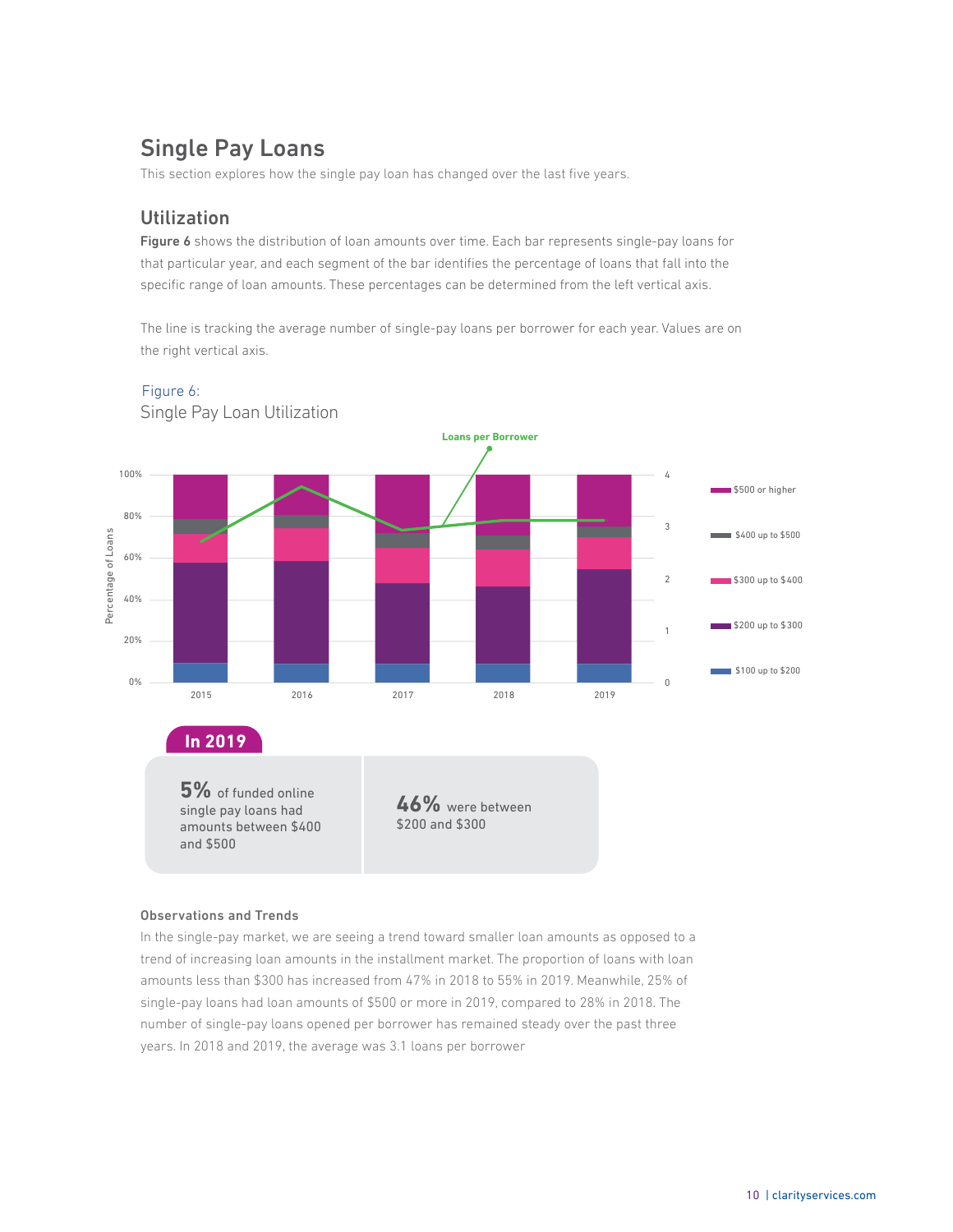## Credit Quality Loan Performance in the Market

#### Online Installment Loan Performance

Cumulative loan default curves for online installment loans were constructed by origination quarter to control for seasonality. This year, we focus on the first 12 months of each loan and show first month performance for fourth quarter 2019 loans.

The following figures show cumulative default curves for funded loans in each quarter from 2015 through 2019. Ultimate default rates within 12 months of loan origination have mostly averaged out to 35% to 40% for each quarter of each year. More than half of defaults occur within three months following origination. Loans originated in 2019 are exhibiting lower default rates than those originated in 2018. This information is based on Clarity's view of the industry for loan originations and their corresponding performance.

#### Figures 7A-D Cumulative Default Curves Based on Date of Funding Quarter for Online Installment Loans



#### First Quarter Figure 7A: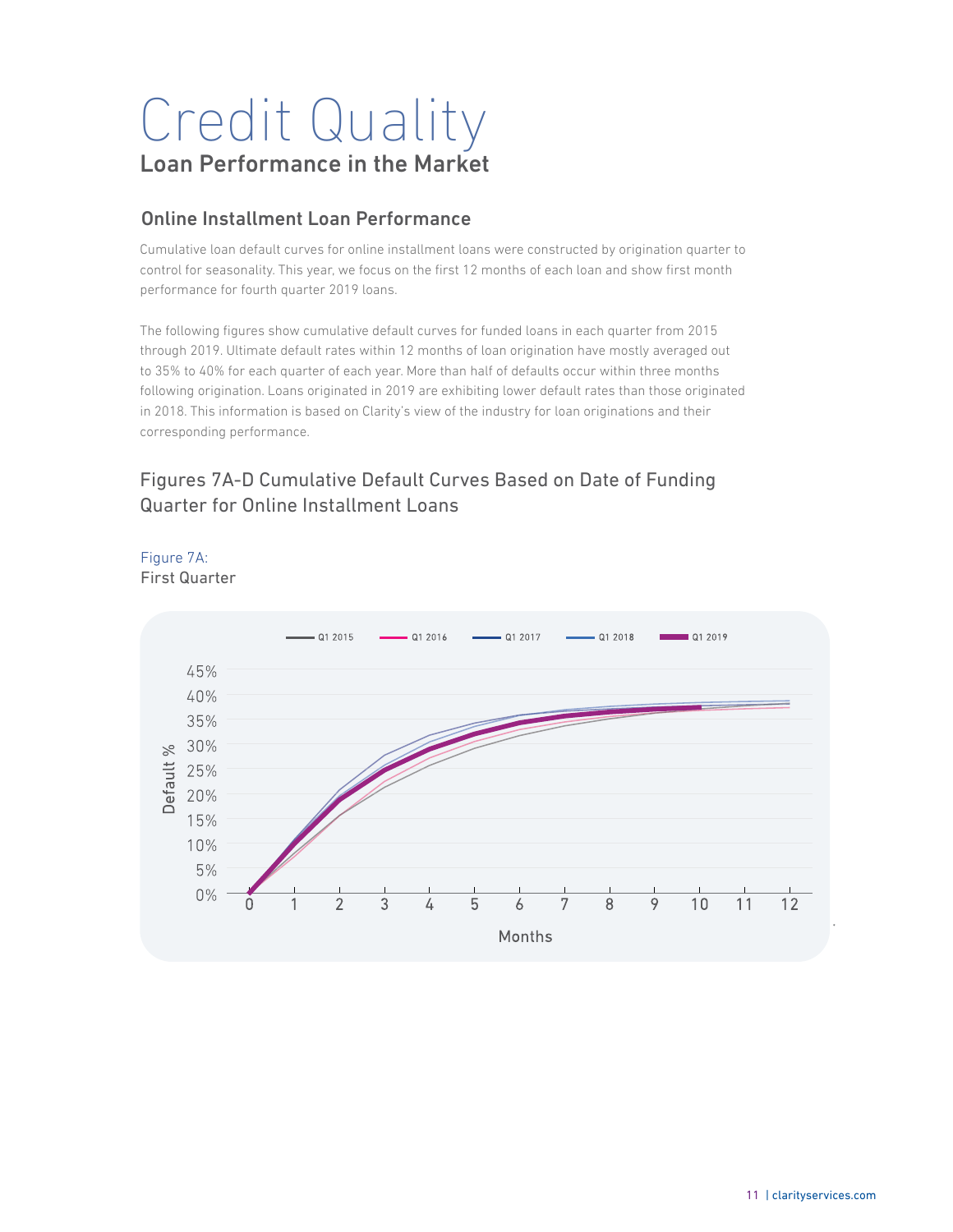Second Quarter Figure 7B:



Third Quarter Figure 7C:







\*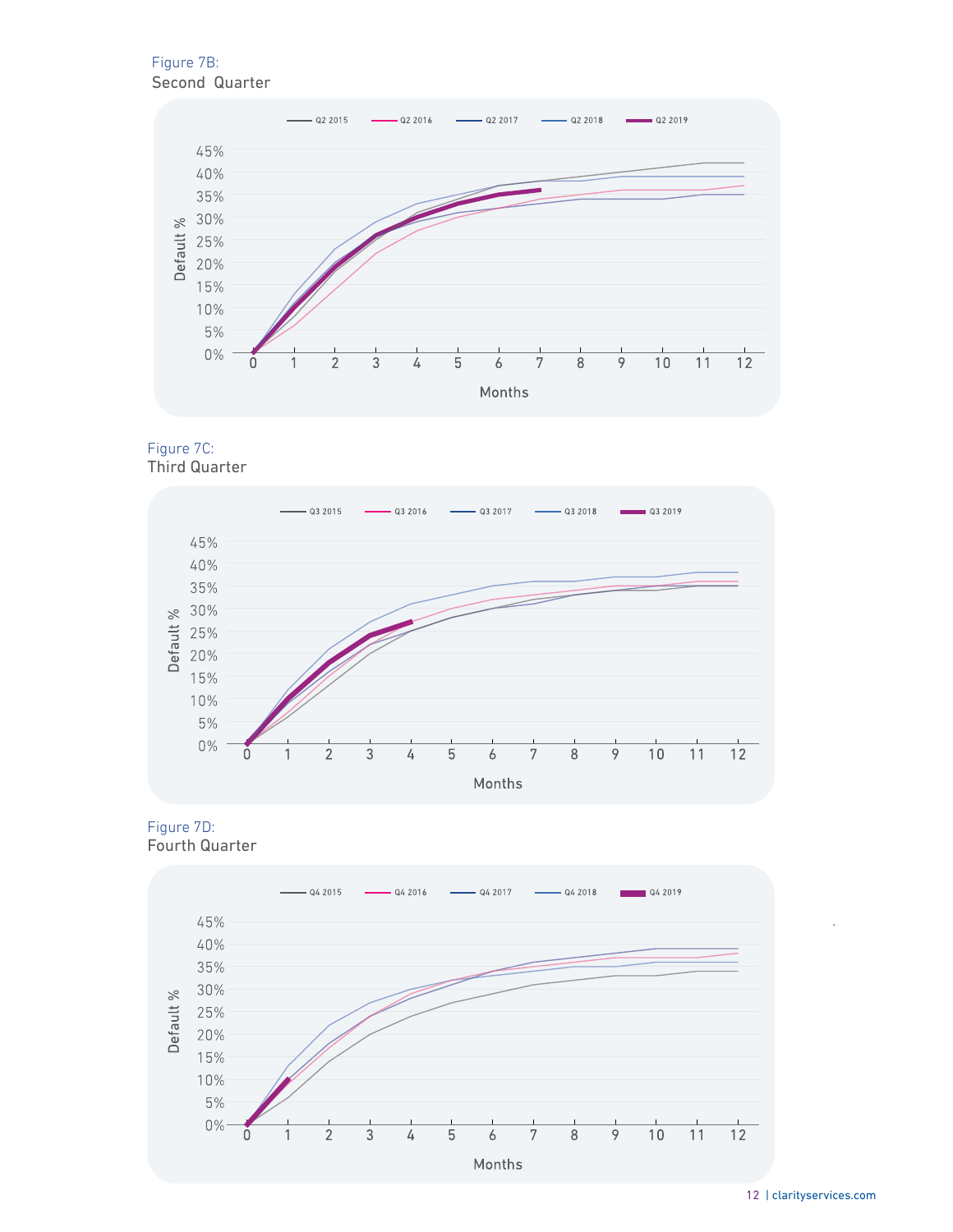This year, we added something new: a view of first payment default (FPD) rates for online installment loans. Each line in **Figure 8** represents the year the loan was originated with a measurement of FPD for each quarter. The height of the line relates to the FPD rate, which can be read on the left hand scale. There are clear differences in the FPD rate between years. The FPD rate for 2019 is lower than the rate observed for 2018, but is higher than the rates observed for 2015 and 2016 originations. Each year there is an uptick in FPD rate from Q3 to Q4, indicating a seasonal change in risk.



#### Figure 8:

#### First Payment Default Rates: Online Installment Loans

#### Online Single Pay Loan Performance

First payment default is a commonly used metric for evaluating single pay loan performance. As shown in the following table, we break out loans into three categories:

- The only loan a consumer opened that year
- The first of multiple loans a consumer opened that year
- Subsequent loans a consumer opened that year after the first one

If a consumer's first opened loan in a year was within one month of a loan opened with the same lender in the previous year, then all loans for that consumer are treated as subsequent loans in that year–regardless of how many loans the consumer had.

The following table contains the first payment default rate for online single pay loans for consumers with only one loan in the year, the first of multiple loans in a year and any subsequent loans. Multiple loans are not necessarily from the same lender as the first loan.

In 2019, there was an observed increase in FPD compared to 2018. For example, consumers with only one loan had an FPD rate of 26% in 2019 compared to 22% in 2018. The FPD rate for all loans was highest in 2015.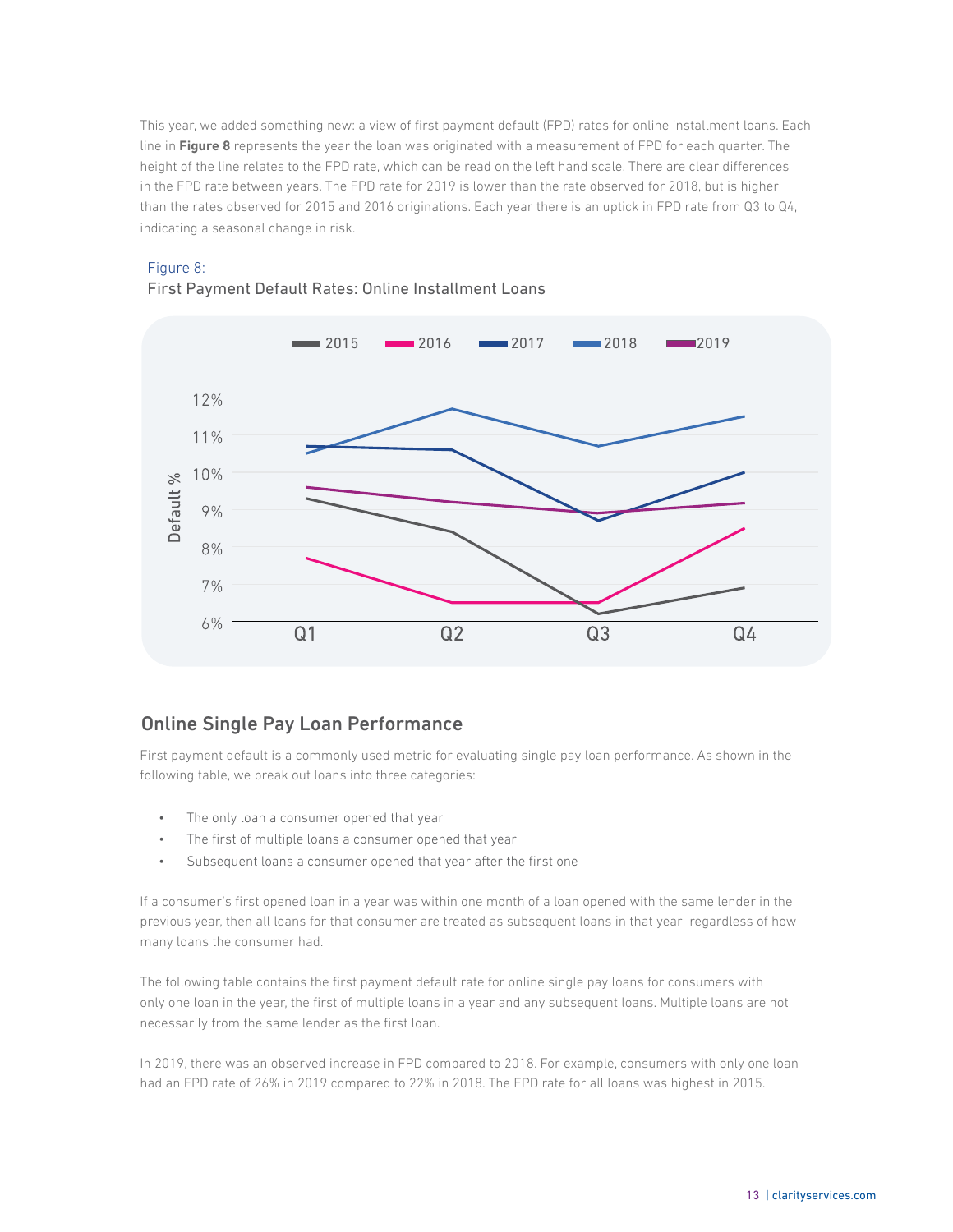#### Table 2:

#### Online Single Pay Loan Performance: First Payment Default Rates

|      | <b>Only One Loan</b> | <b>Multiple Loans</b> |                     |                       | <b>All Loans</b> |
|------|----------------------|-----------------------|---------------------|-----------------------|------------------|
| Year |                      | First Loan*           | Subsequent<br>Loans | All Multiple<br>Loans |                  |
| 2015 | 34.1%                | 8.5%                  | 11.3%               | 10.7%                 | 15.7%            |
| 2016 | 38.2%                | 10.8%                 | 11.8%               | 11.7%                 | 14.9%            |
| 2017 | 25.7%                | 12.4%                 | 13.0%               | 12.9%                 | 15.4%            |
| 2018 | 22.4%                | 9.5%                  | 12.0%               | 11.6%                 | 13.6%            |
| 2019 | 26.0%                | 10.4%                 | 12.1%               | 11.8%                 | 14.1%            |

\*First loan in calendar year

#### Applicant Credit Profiles

We evaluated whether there have been shifts in the credit classification of consumers with alternative finance loan application inquiries based on their VantageScore® 4.0 from 2015 to 2019. This year we continue to see more consumers in higher credit classifications applying for alternative credit. About 34% of consumers with an alternative credit inquiry fell into the prime or near prime categories in 2019, compared to about 22% in 2017.

The following table shows the percentage of consumers with alternative financial services (AFS) inquiries that fall into each credit categorization, based on their VantageScore 4.0 from 2015 to 2019.

#### Table 3: Distribution of Credit Classification for Consumers with AFS Inquiries

|      | No Score | Deep<br>Subprime | Subprime | Near prime | Prime |
|------|----------|------------------|----------|------------|-------|
| 2015 | 1.0      | 22.3             | 52.2     | 17.1       | 7.3   |
| 2016 | 1.3      | 21.7             | 53.6     | 17.0       | 6.4   |
| 2017 | 1.5      | 22.8             | 54.1     | 16.0       | 5.6   |
| 2018 | 1.4      | 18.4             | 51.6     | 19.1       | 9.5   |
| 2019 | 1.4      | 15.6             | 48.8     | 21.5       | 12.6  |

#### VantageScore 4.0 Distribution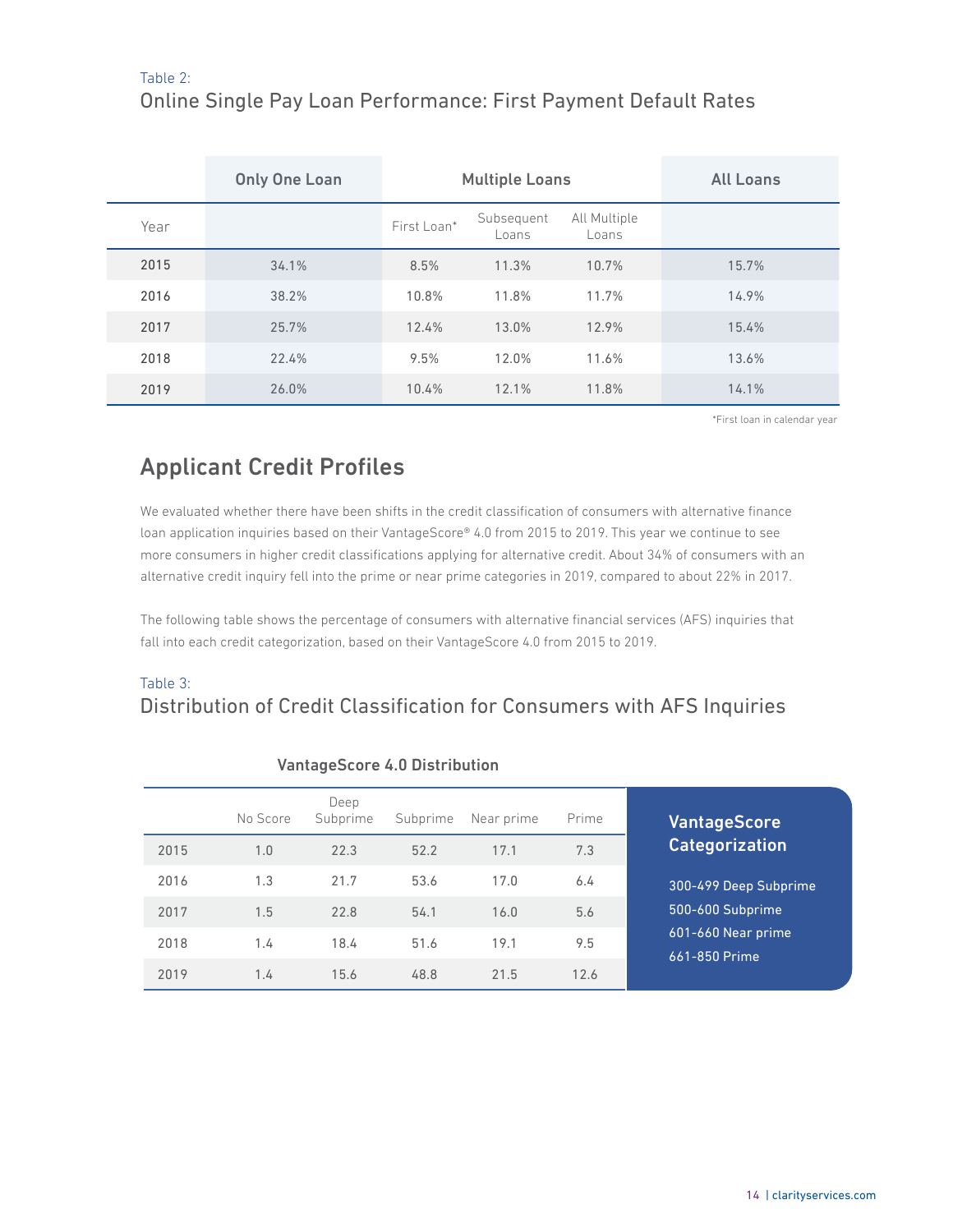# Loyalty

#### Prior AFS Presence for Online AFS Borrowers

In this section, we'll discuss the trends we observed regarding prior AFS presence for online borrowers, future activity of consumers who opened AFS loans and the characteristics of consumers who leave the AFS market, those who stay and those who enter as new.

A borrower is defined as a consumer who opened an AFS loan during the year in question. We evaluated the past behavior of consumers who opened online AFS loans from 2017 through 2019. The following table breaks down the presence consumers had in the AFS market prior to the year they opened an online AFS loan. For example, 48.6% of 2019 online borrowers had never opened an AFS loan prior to that year. In 2018, this group came in a little higher at 50.8%.

'Continuous online presence' refers to a consumer opening an online AFS loan within consecutive years. In 2019, the two-year continuous online borrower portion (16.0%) was higher than the previous year (14.8%), reflecting a higher prevalence of first time online borrowers in 2018.Finally, 'other AFS presence' indicates non-continuous online borrowing or a mix of storefront and online borrowing. This category reached nearly 20% of online borrowers in 2019.

| Borrower Type                 | Pattern            | 2017 Online<br><b>Borrowers</b> | 2018 Online<br><b>Borrowers</b> | 2019 Online<br><b>Borrowers</b> |
|-------------------------------|--------------------|---------------------------------|---------------------------------|---------------------------------|
| First Seen Online That Year   | 48.3%              | 50.8%                           | 48.6%                           |                                 |
|                               | Over 2 Year Period | 19.7%                           | 14.8%                           | 16.0%                           |
| Continuous<br>Previous Online | Over 3 Year Period | 10.1%                           | 7.9%                            | 6.7%                            |
| Presence                      | Over 4 Year Period | 3.1%                            | 5.0%                            | 4.3%                            |
|                               | Over 5 Year Period | 2.2%                            | 2.8%                            | 4.5%                            |
| Other AFS Presence            | 16.5%              | 18.7%                           | 19.9%                           |                                 |

#### Table 4: Prior AFS Presence for 2019 Online Borrowers

#### Future Activity of AFS Borrowers

We also tracked the future activity of consumers who opened alternative finance loans. Borrowers in a given year are classified each subsequent year by the first criterion they meet:

- Any AFS activity (opening, inquiring on, or having reported AFS loans)
- Traditional lending activity only (opening, inquiring on, or having reported trades)
- No lending activity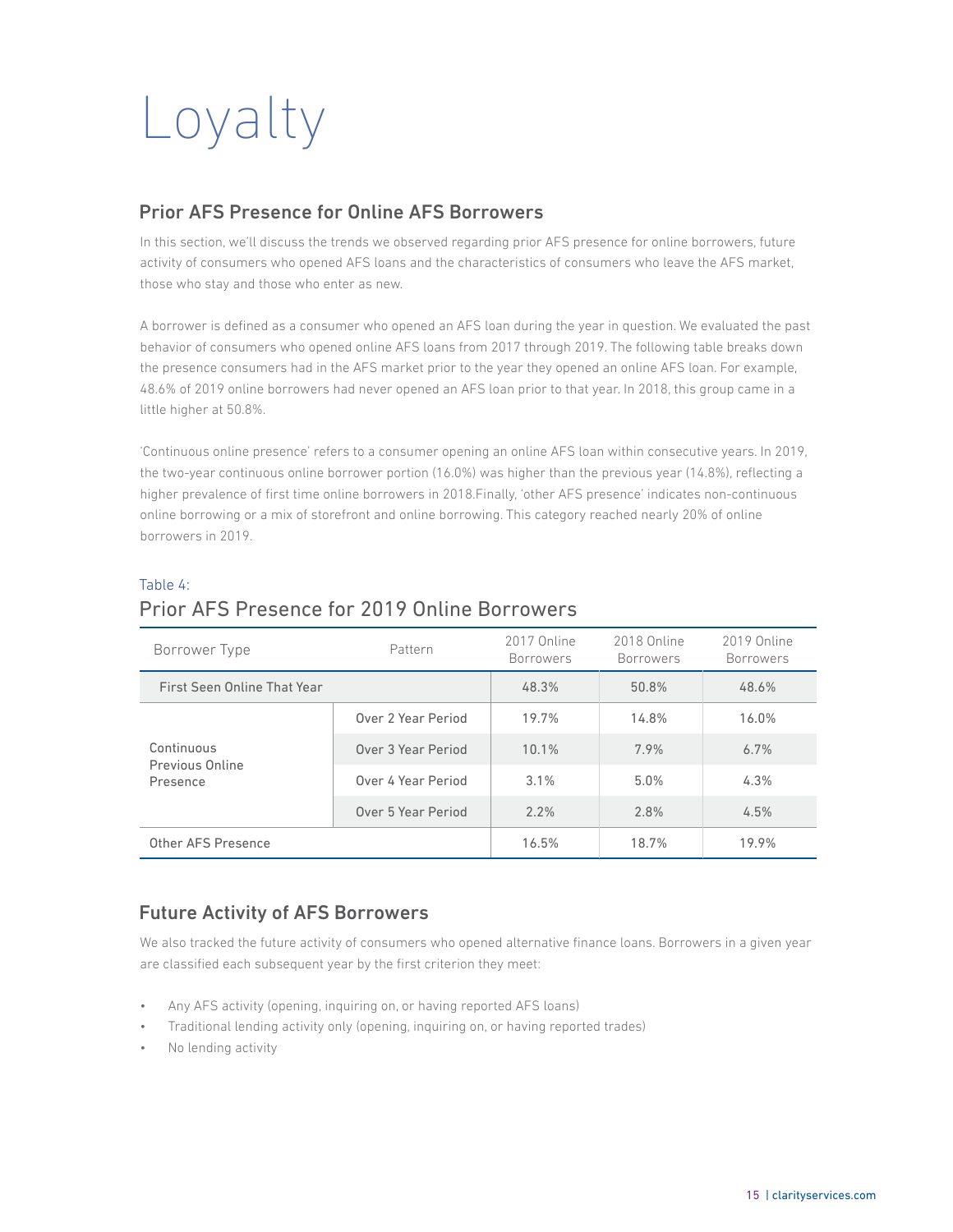The following figure shows that 2018 borrowers were more likely to stay with AFS lending than 2017 borrowers (89.4% vs 87.4%). Following that trend, 2018 borrowers were less likely to have only traditional lending presence the following year than 2017 borrowers (8.5% vs 10.3%).

We also tracked 2017 borrowers into 2019. Over this two-year period, nearly 20% of borrowers ended up with only a traditional lending presence—while 76% had AFS activity in 2019.



#### Characteristics of AFS Consumer Groups

What characteristics distinguish between consumers who leave the AFS market, those who stay and those who enter the AFS market as new? We examined year-end 2018 and 2019 characteristics for consumers in these three groups:

- **Left AFS:** Consumer opened an AFS loan in 2018 and had only traditional lending activity in 2019
- **• Remained in AFS:** Consumer opened an AFS loan in 2018 and continued to have AFS activity in 2019
- **• New AFS entrant:** Consumer opened an AFS loan in 2019 but did not in the previous four years and had an AFS inquiry in 2018

There are differences between the traditional lending activity of these three groups. The following figures **(Figures 9 - 12)** show that AFS consumers are more likely to open trades and apply for bankcards than the average consumer (purple line).

Consumers who left AFS in 2019 (pink line) were less likely to open a traditional trade that year than they were in 2018. In fact, they opened trades at about the same rate as all consumers nationwide in 2019. This group also had a decline in bankcard inquiries in 2019.

In contrast, consumers who entered AFS in 2019 (gray line) were simultaneously active in traditional lending. About 76% of these consumers opened a traditional trade the same year they entered the AFS market, compared to 65% in 2018.

Consumers who remained in AFS (blue line) fell between the other two consumer groups in their traditional lending activity.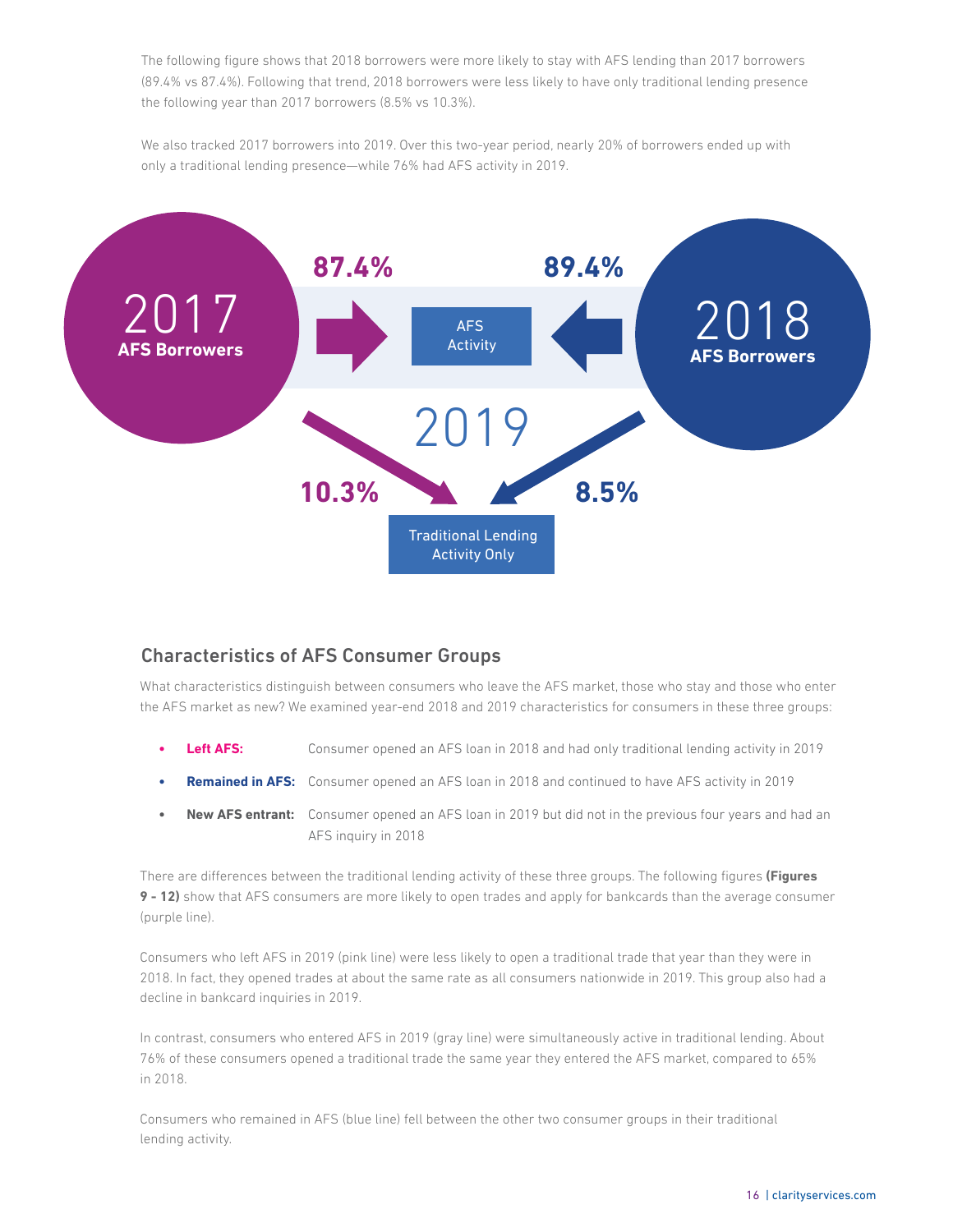#### Figure 9:

Percentage Of Consumers Who Opened At Least One Trade In The Last 12 Months



How have consumers in these groups managed their traditional credit? The following charts indicate that consumers in AFS are more likely to have a past due balance and have over 100% revolving credit utilization compared to the national average (purple line).

Those who left AFS in 2019 (pink line) made good strides in paying off past due balances (a third less likely to have past due balances in 2019 compared to 2018). They were also about half as likely to have a revolving credit utilization over 100% in 2019 compared to 2018.

In contrast, new AFS entrants in 2019 (gray line) were trending in the other direction. Over half of the new entrants had a past due balance on traditional credit in 2019. Although this group had the lowest rate of revolving credit overutilization in 2018, nearly 20% of them had over 100% utilization in 2019.

#### Figure 11:



Percentage Of Consumers With A Past Due Balance On Any Trade Presently 30 Days Delinquent Or Worse

#### Figure 12:

Percentage Of Consumers With More Than 100% Utilization On Their Open Revolving Trades



#### Figure 10:

Percentage Of Consumer With At Least One Bankcard Inquiry In The Last 12 Months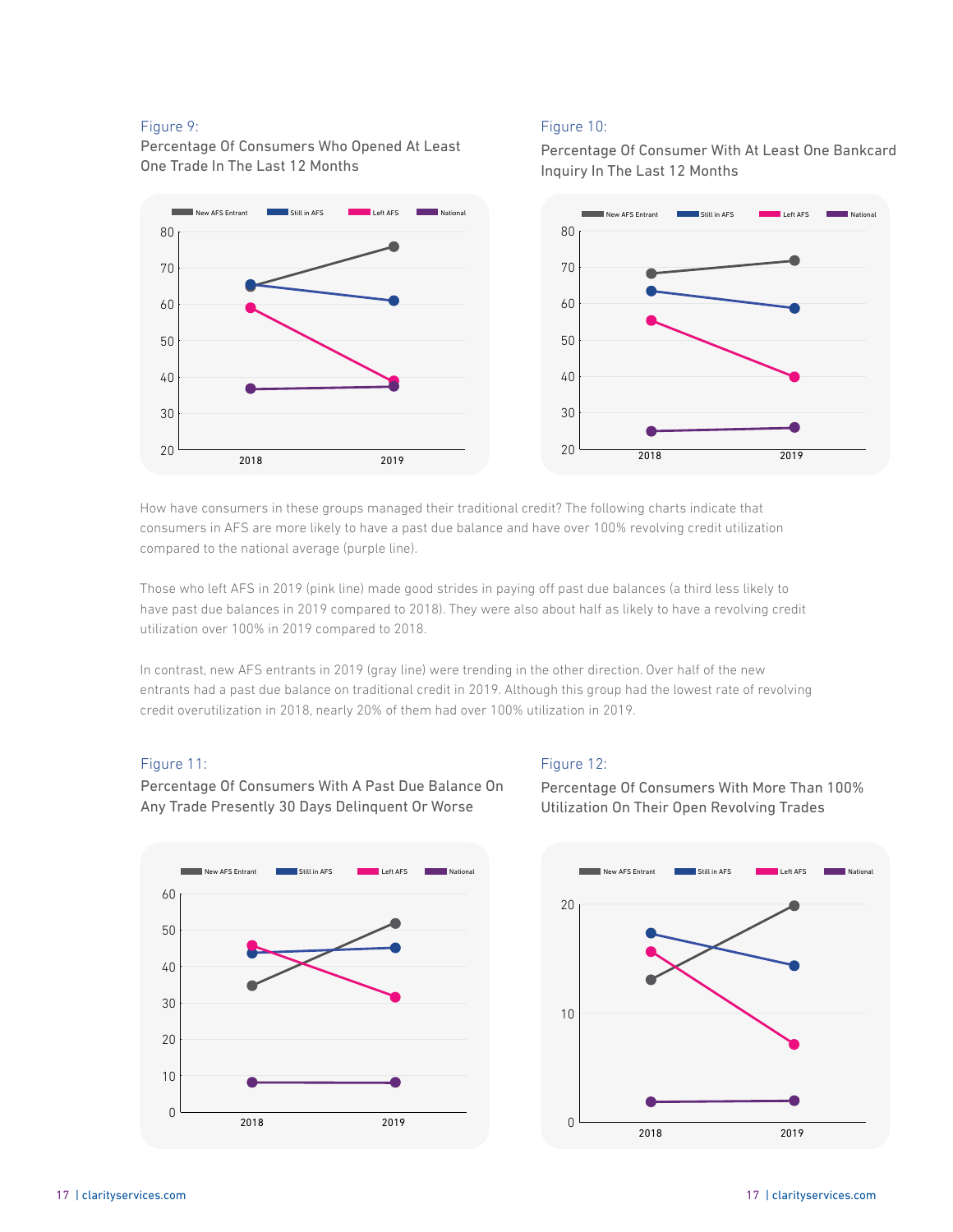#### Borrowing Channel of AFS Consumers

The following figure shows how consumers navigated AFS borrowing channels (online or storefront) across 2018 and 2019. The blue figures on the left represent 100 consumers who exclusively borrowed via the online channel in 2018, while the purple figures on the right represent a similar group of storefront borrowers. In 2019, only one online borrower for every 100 switched to storefront lending, while eight storefront borrowers for every 100 went the other direction.

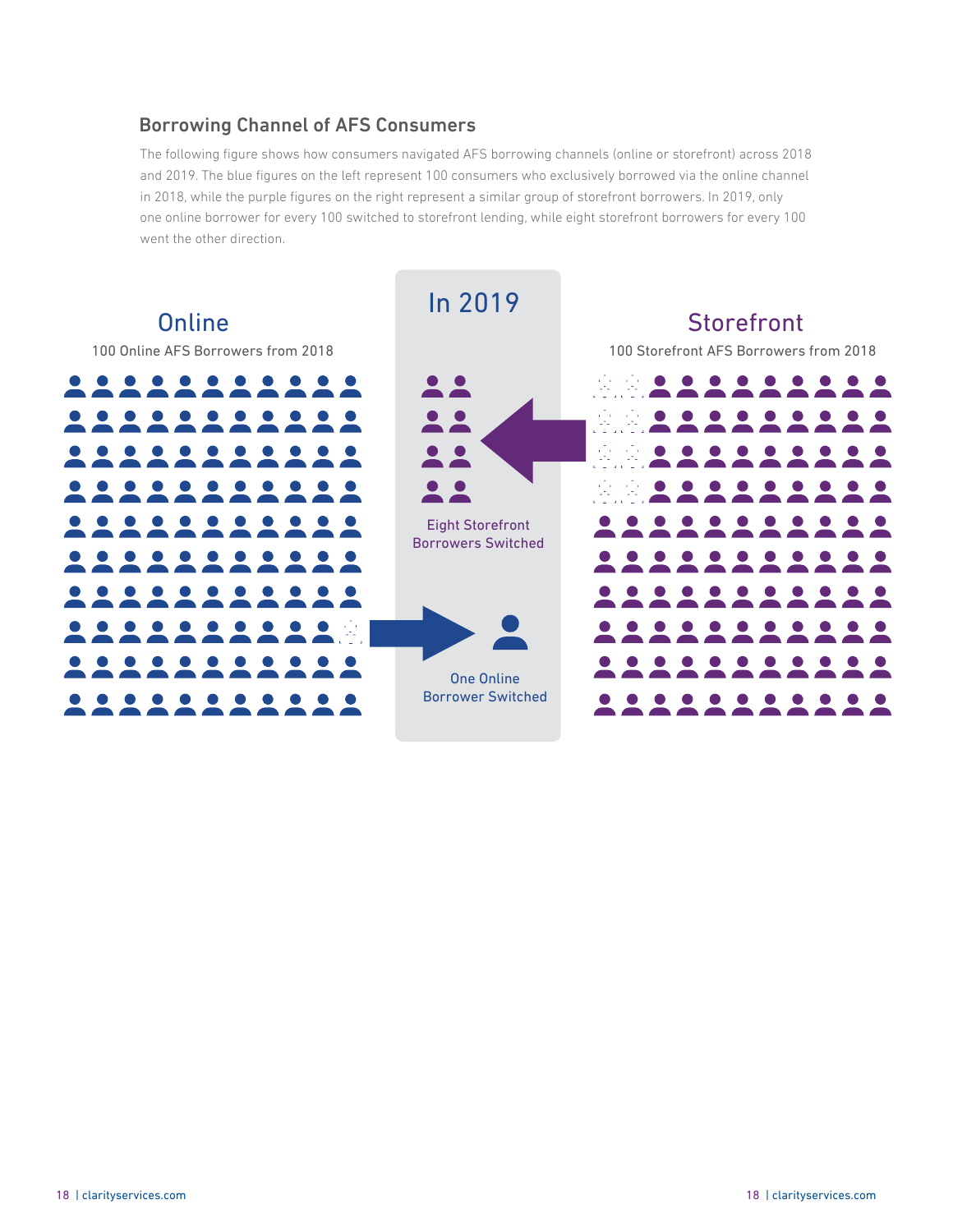## Consumer Demographics

### Age and Income

For this section, we looked at basic demographics such as age and stated income of borrowers across various markets.

#### Borrower Age

Our findings indicate that online installment borrowers tend to be older than borrowers of online single pay loans. Furthermore, consumers who take out online loans were found to be younger than those who take out storefront loans. Storefront single pay borrowers have the largest average age of 48 years old, while online single pay borrowers had the lowest average age at 41 years old. **Table 6** shows the difference in distribution of ages for 2019 online and storefront borrowers.

#### Table 6:

#### Age of 2019 Borrowers

|         | Online<br><b>Installment</b> | Online<br><b>Single Pay</b> | <b>Storefront</b><br>Installment | Storefront<br><b>Single Pay</b> |
|---------|------------------------------|-----------------------------|----------------------------------|---------------------------------|
| Average | 43                           | 41                          | 46                               | 48                              |
| 25%     | 33                           | 31                          | 34                               | 35                              |
| Median  | 42                           | 40                          | 45                               | 47                              |
| 75%     | 52                           | 50                          | 57                               | 59                              |

#### Generational Differences in Borrowing

In 2019, we saw significant generational differences in consumer borrowing behavior. Online alternative financial services borrowers are more likely to be a part of Gen X or the Millennials generation compared to storefront borrowers. Another notable finding was that the Silent and Boomer generations account for almost half of all borrowers at a national credit bureau. However, in the alternative financial services market, they only account for 22% to 33% of all borrowers.

**Figure 13** illustrates the distribution of borrowers by generation in the online and storefront alternative financial services space, as well as in a national credit bureau. The online and storefront data is represented by Clarity's specialty bureau, and the national credit bureau data is provided by Experian.

#### Distribution of Generations by Channel vs a National Credit Bureau Figure 13:

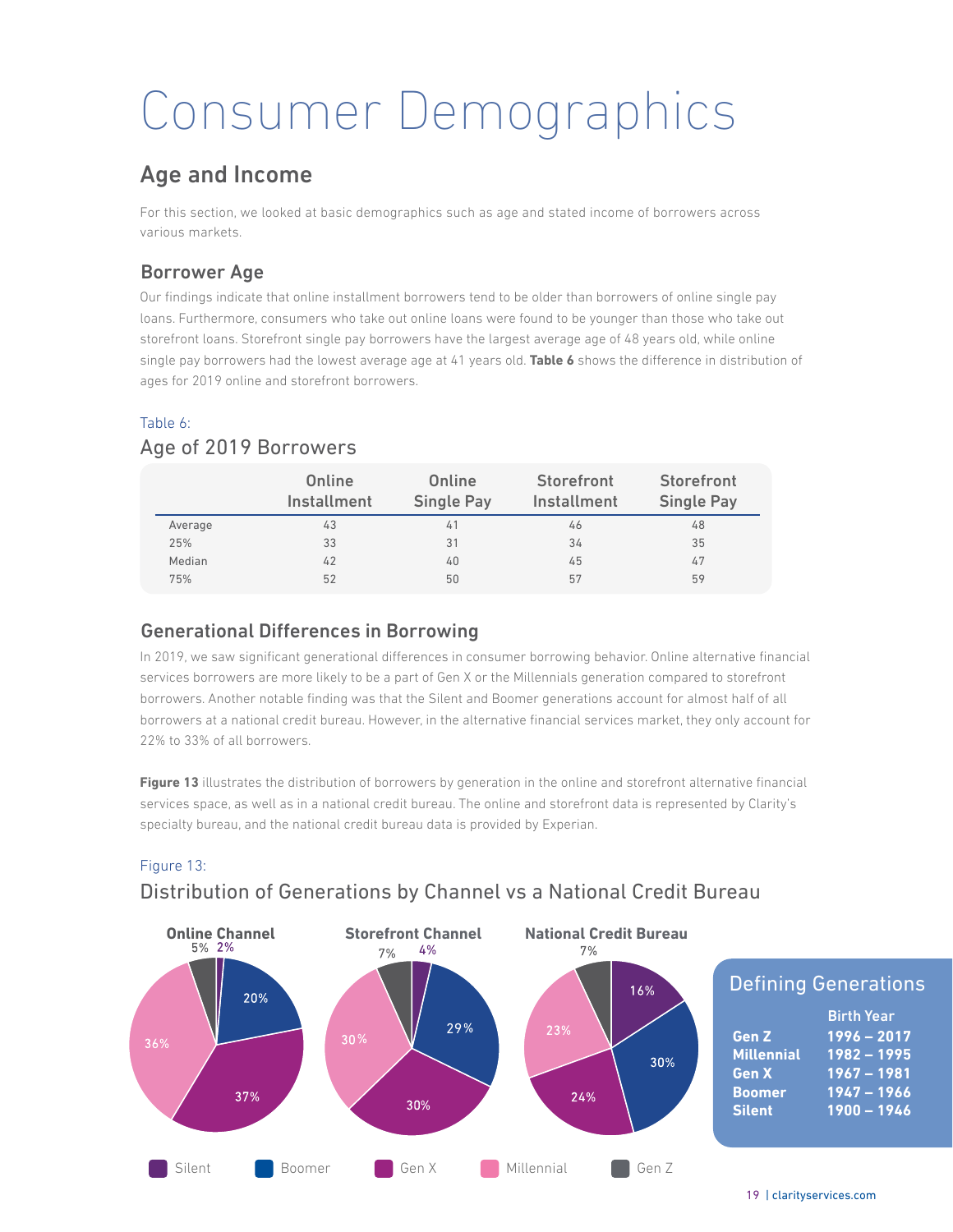#### Income Trends

Figure 14:

Over the last five years, we've found that consumer reported incomes trended higher in the online installment channel than in the storefront installment channel. Although online installment borrowers reported higher incomes, the values have remained steady at \$36,000 since 2016. The reported incomes of storefront installment borrowers increased slightly in 2019—after having been flat since 2015.

**Figure 14** illustrates the median annual reported income for consumers who obtained an installment loan using an online or storefront channel from 2015 through 2019. The difference in reported income between online and storefront borrowers may reflect different applicant screening in these two channels.



### Average Annual Income Trends by Channel – Installment Loans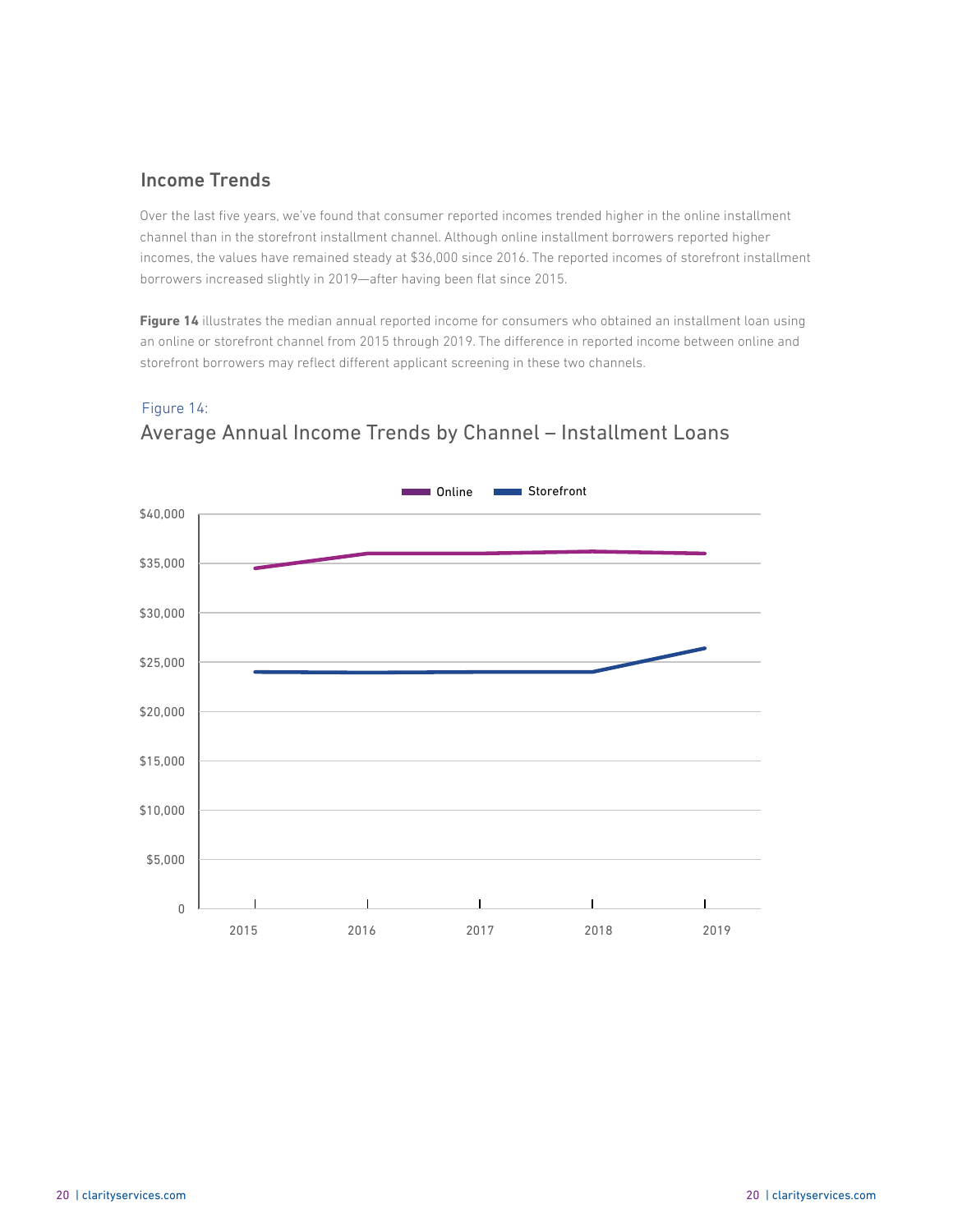**Figure 15** compares the distribution of reported borrower income for online installment and online single pay borrowers in 2019, reinforcing that income for those that obtained installment products tends to be higher than for single pay products. The largest difference in income is in the lower range. For example, 19% of single pay borrowers reported an income of less than \$20,000, as opposed to only 8% of installment borrowers. This gap has grown since 2018, in which 15% of single pay borrowers reported less than \$20,000 in income compared to 8% of installment borrowers.

Looking at the income distributions, it's clear that online installment borrowers have a higher average income than online single pay. Single pay lenders must only recover one payment. Installment lenders must take into consideration a series of repayments from the borrower over a longer time period.This exposes lenders to increased risk due to possible income volatility for the borrower during the term of their loan.



#### Online Borrower Income Distribution by Product in 2019 Figure 15:

#### Demographics of Applicants and Borrowers in 2019

The demographic differences between new applicants to the alternative financial services space and applicants seen in previous years were also examined for this report. This year, we examined additional measurements of credit behavior: whether the applicant had a student loan, trade balance in the traditional lending market on trades reported in the last six months and whether the applicant had a 90-day (or more) delinquent or derogatory status reported in the last 12 months. These measurements are from Experian's traditional credit bureau and were taken as of November 2019.

**Table 7** summarizes the demographic differences in age, annual income, gender, education, marital status and credit quality for 2019 online applicants. This was broken down into applicants first seen in 2019, applicants with an observed application in 2018 and applicants with an observed application prior to 2018.

One of the most noteworthy differences with online applicants was that new applicants in 2019 had considerably higher credit scores and less delinquencies than applicants in 2018. Their VantageScore 4.0 was 27 points higher on average. Only 28% of new 2019 applicants had a delinquency or derogatory account compared to 41-47% for other applicants. These applicants were also the least likely to have student loans, more likely to be married and more likely to have at least a Bachelor's Degree.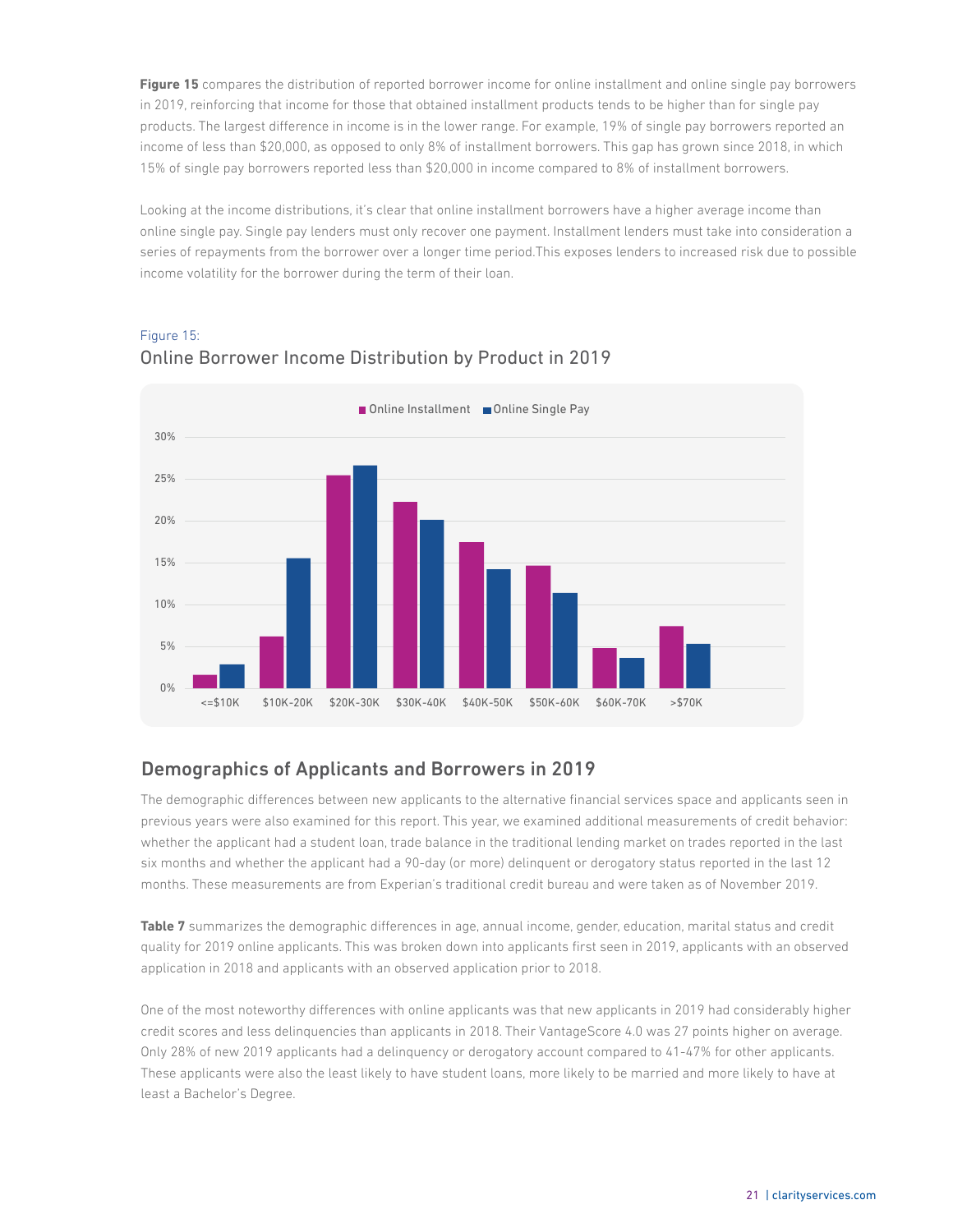#### Table 7:

#### Demographics for 2019 Applicants

| Demographic                                                                    | <b>First Observed</b><br><b>Application was</b><br>in 2019 | Had an Observed<br><b>Application in</b><br>2018 | <b>Had an Observed</b><br><b>Application prior</b><br>to 2017 | All      |
|--------------------------------------------------------------------------------|------------------------------------------------------------|--------------------------------------------------|---------------------------------------------------------------|----------|
| Age                                                                            | 39                                                         | 38                                               | 41                                                            | 40       |
| Median Net Annual Income                                                       | \$31,500                                                   | \$32.784                                         | \$34,998                                                      | \$33,600 |
| % Female                                                                       | 49%                                                        | 49%                                              | 54%                                                           | 51%      |
| % Married                                                                      | 65%                                                        | 62%                                              | 62%                                                           | 63%      |
| % with At Least a<br>Bachelor's Degree                                         | 19%                                                        | 17%                                              | 17%                                                           | 18%      |
| Average VantageScore 4.0                                                       | 582                                                        | 555                                              | 541                                                           | 558      |
| % with Student Loans                                                           | 10%                                                        | 13%                                              | 14%                                                           | 12%      |
| Median Traditional Trade<br>Balance On Trades Reported in<br>Last 6 Months     | \$22,162                                                   | \$19,938                                         | \$18,736                                                      | \$19,989 |
| % with Any Delinquent or<br>Derogatory Traditional Trades in<br>Last 12 Months | 28%                                                        | 41%                                              | 47%                                                           | 40%      |

**ATE** 28% of new applicants in 2019 The average VantageScore 4.0 that had trades in the traditional was 582 for new applicants lending market had a trade with a in 2019 compared to 555 for delinquent or derogatory status in applicants that had a previous the last 12 months, compared to application in 2018. 41-47% for returning applicants.

**Table 9** shows the differences in age, median net annual income, marital status, education and credit quality between storefront and online borrowers in 2019.

In 2019, online borrowers were more likely than storefront borrowers to be female, married, have student loans and have at least a Bachelor's Degree.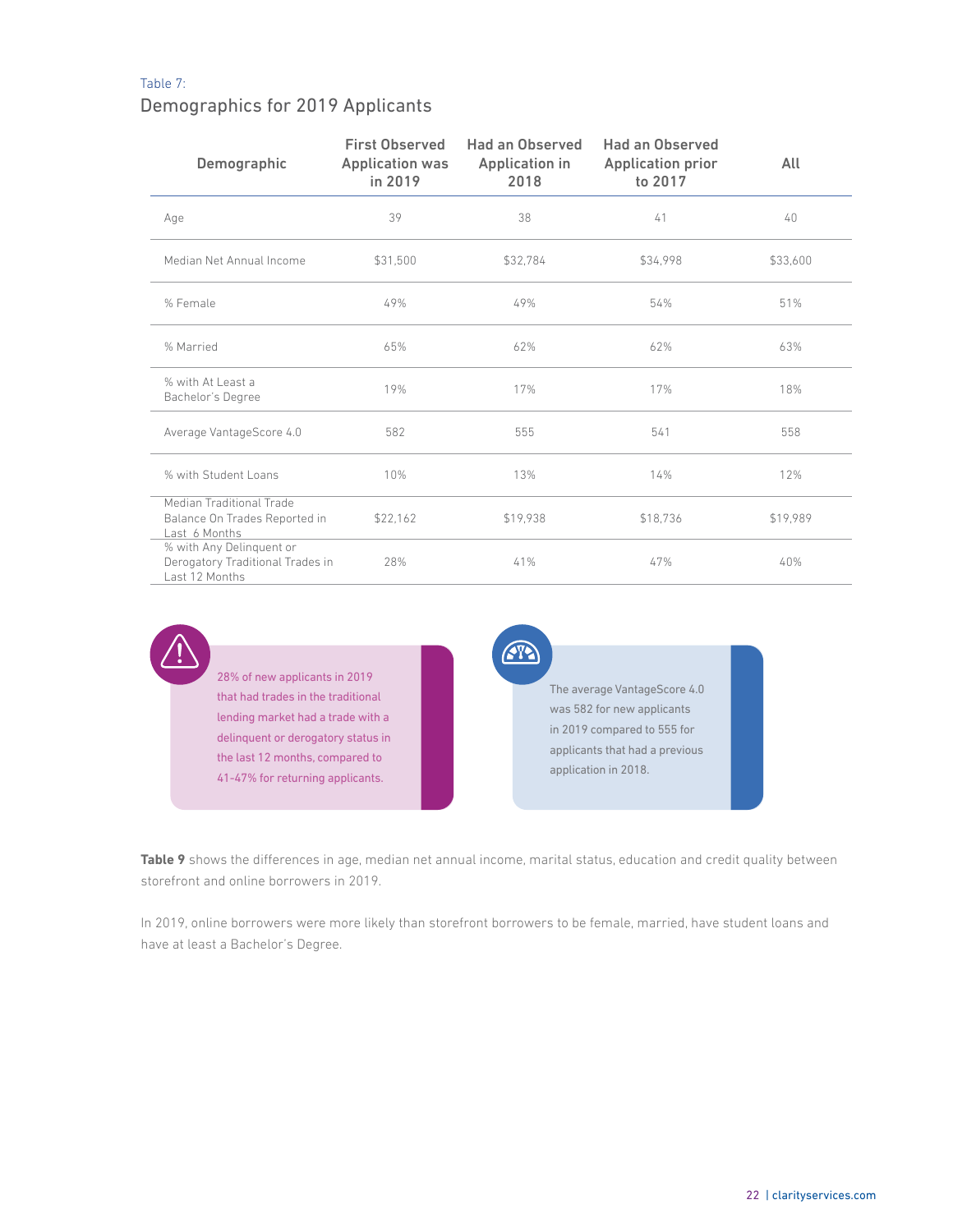#### Demographics for 2019 Borrowers Table 9: Demographic **Online** Storefront Average Age 42 42 Median Net Annual Income \$36,000 \$21,888 % Female 57% 53% % Married 64% 61% % with At Least a % with At Least a metal of the 21% 16% 16% 16% % with Student Loans 18% 18% 11% Average VantageScore 4.0 540 540 Median Traditional Trade Balance On Trades Reported in Last 6 Months \$19,532 \$15,503 % with Any Delinquent or Derogatory Traditional Trades in Last 12 Months 45% 44% Average Borrower with an Online Loan in 2019 Age: 42 Annual Income: \$36,000 Average VantageScore: **540**

**Figure 16** compares the likelihood of being in a certain demographic between online borrowers and storefront borrowers. For example, it is 46% less likely that an online borrower has a 'blue-collar' job compared to storefront borrowers. Job category definitions are from Experian's Marketing Services.

#### Online vs. Storefront Demographic Comparison Figure 16:

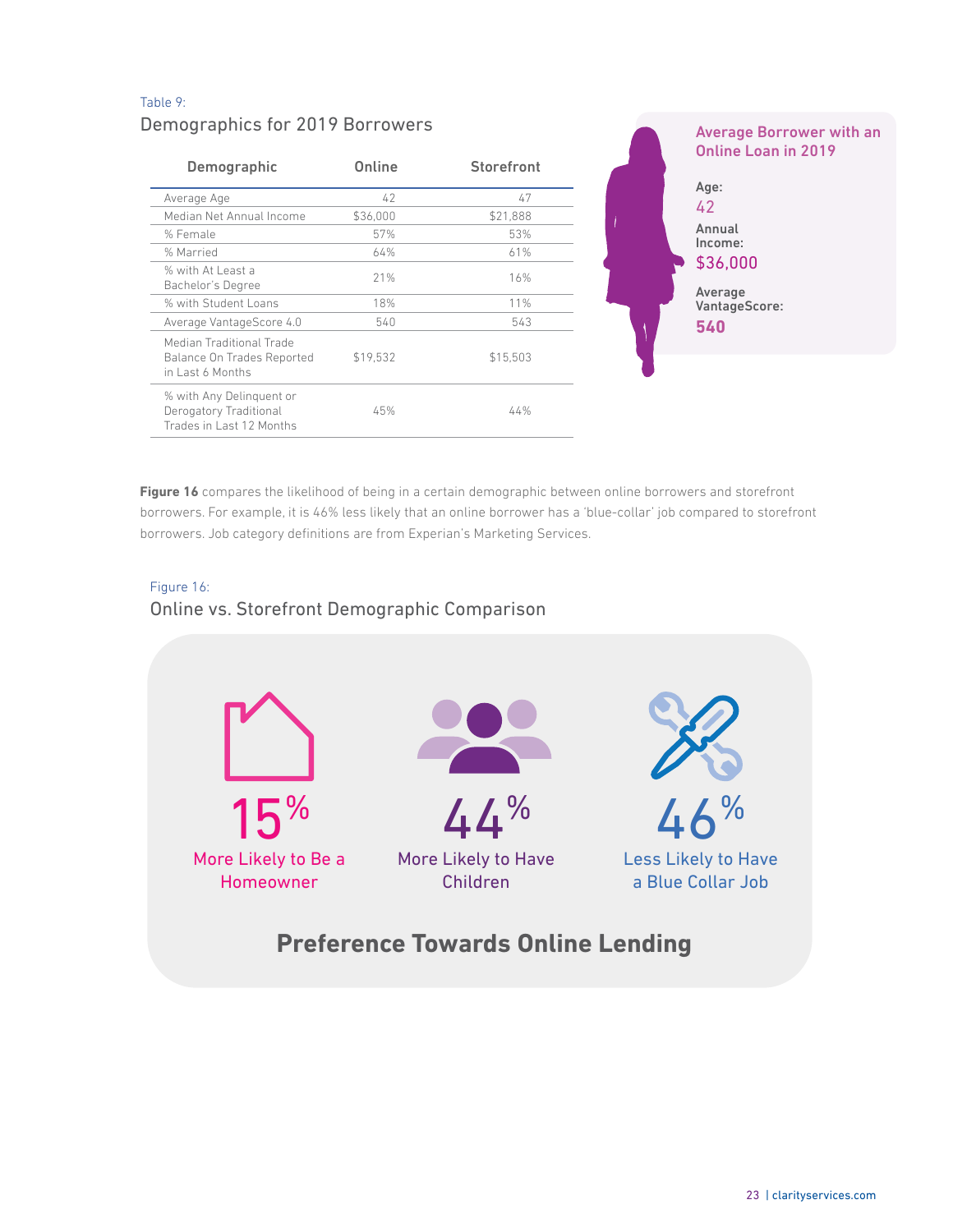## Location Where Are Borrowers Located?

We examined borrower location by online loan count. **Table 9** shows the top 10 states ranked by online loan count for 2015 through 2019.

Partly due to their large population sizes, California and Texas have remained the largest markets for online lenders. Most of the other states have remained consistent over the last five years, except for Michigan which climbed nine spots in the last five years.

Oklahoma has joined the top 10 ranking for the first time, coming in at #9. Most states from last year have kept their relative position with the exception of Ohio falling from #3 to #7, pushing Florida to the #3 spot.

| Table 9: |                                              |  |  |  |
|----------|----------------------------------------------|--|--|--|
|          | Top 10 States by Online Loan Count 2015-2019 |  |  |  |

| <b>State</b>   | 2015             | 2016             | 2017             | 2018             | 2019                      |
|----------------|------------------|------------------|------------------|------------------|---------------------------|
| $\mathsf{CA}$  | 1                | 1                | $\mathbf{1}$     | 1                | 1                         |
| <b>TX</b>      | $\overline{2}$   | $\overline{2}$   | $\overline{2}$   | $\overline{2}$   | $\overline{2}$            |
| $\mathsf{FL}$  | $\,8\,$          | $\sqrt{ }$       | 4                | $\sqrt{ }$       | $\ensuremath{\mathsf{3}}$ |
| $\mathsf{MI}$  | 13               | 13               | $\sqrt{ }$       | $\mathbf 5$      | $\sqrt{4}$                |
| LA             | $\mathbf 5$      | $\mathbf 5$      | $\boldsymbol{6}$ | $\boldsymbol{6}$ | $\mathbf 5$               |
| $\mathsf{AL}$  | 3                | $\boldsymbol{6}$ | $\overline{5}$   | $\overline{7}$   | $\boldsymbol{6}$          |
| OH             | $\boldsymbol{6}$ | $\sqrt{3}$       | $\sqrt{3}$       | $\mathfrak{Z}$   | $\overline{7}$            |
| IL             | $10$             | 8                | 8                | $\,8\,$          | 8                         |
| OK             | $11$             | 12               | $11$             | 12               | $\circ$                   |
| M <sub>0</sub> | 9                | $\mathcal{P}$    | $\circ$          | 9                | 10                        |

Loan location is determined by the borrower's address, not the lender's location.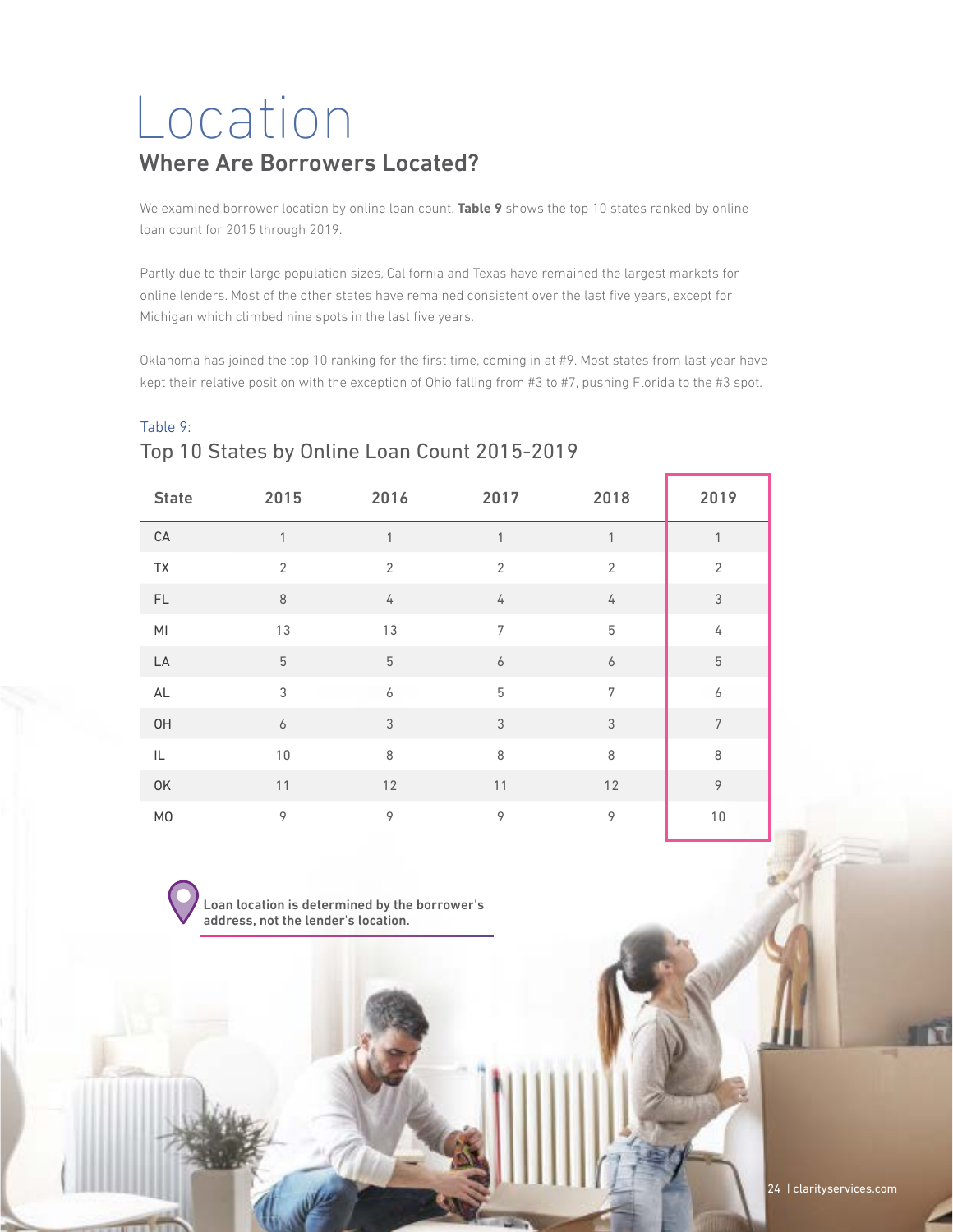This year, we also ranked states by number of online loans per adult population of the state. **Table 10** shows the top 10 states ranked by number of loans per capita.

Even when accounting for population, California and Texas still rank in at the top 10. Alaska, Nevada, Michigan and North Dakota have quickly risen in the rankings over the past four years.

| <b>State</b>           | 2015             | 2016             | 2017             | 2018             | 2019             |
|------------------------|------------------|------------------|------------------|------------------|------------------|
| LA                     | $\sqrt{3}$       | $\overline{2}$   | $\mathbf{1}$     | 1                | $\mathbf{1}$     |
| $\mathsf{AL}$          | $\overline{2}$   | $\mathsf 3$      | $\overline{2}$   | $\overline{2}$   | $\sqrt{2}$       |
| WY                     | $\boldsymbol{6}$ | $\mathbf 5$      | $\mathfrak{Z}$   | $\mathfrak{Z}$   | $\mathfrak{Z}$   |
| AK                     | $\,8\,$          | 15               | 12               | $10$             | 4                |
| $\mathsf{CA}$          | $\sqrt{4}$       | $\sqrt{4}$       | 4                | $\mathbf 5$      | $\mathbf 5$      |
| OK                     | $\overline{7}$   | $\boldsymbol{6}$ | $\,8\,$          | $\boldsymbol{6}$ | $\boldsymbol{6}$ |
| $\mathsf{M}\mathsf{l}$ | 27               | 28               | 14               | $\,8\,$          | $\sqrt{ }$       |
| ${\sf NV}$             | 18               | 22               | 13               | 12               | $\,8\,$          |
| TX                     | $14$             | $\,8\,$          | $\boldsymbol{6}$ | $\circ$          | $\circ$          |
| $\sf ND$               | 16               | $20\,$           | 16               | 15               | $10$             |

#### Top 10 States by Online Loan Count Per Capita\* 2015-2019 Table 9:

\*US Census Bureau: State Population by Characteristics: 2010-2019 https://www.census.gov/data/tables/time-series/demo/popest/2010s-state-detail.html

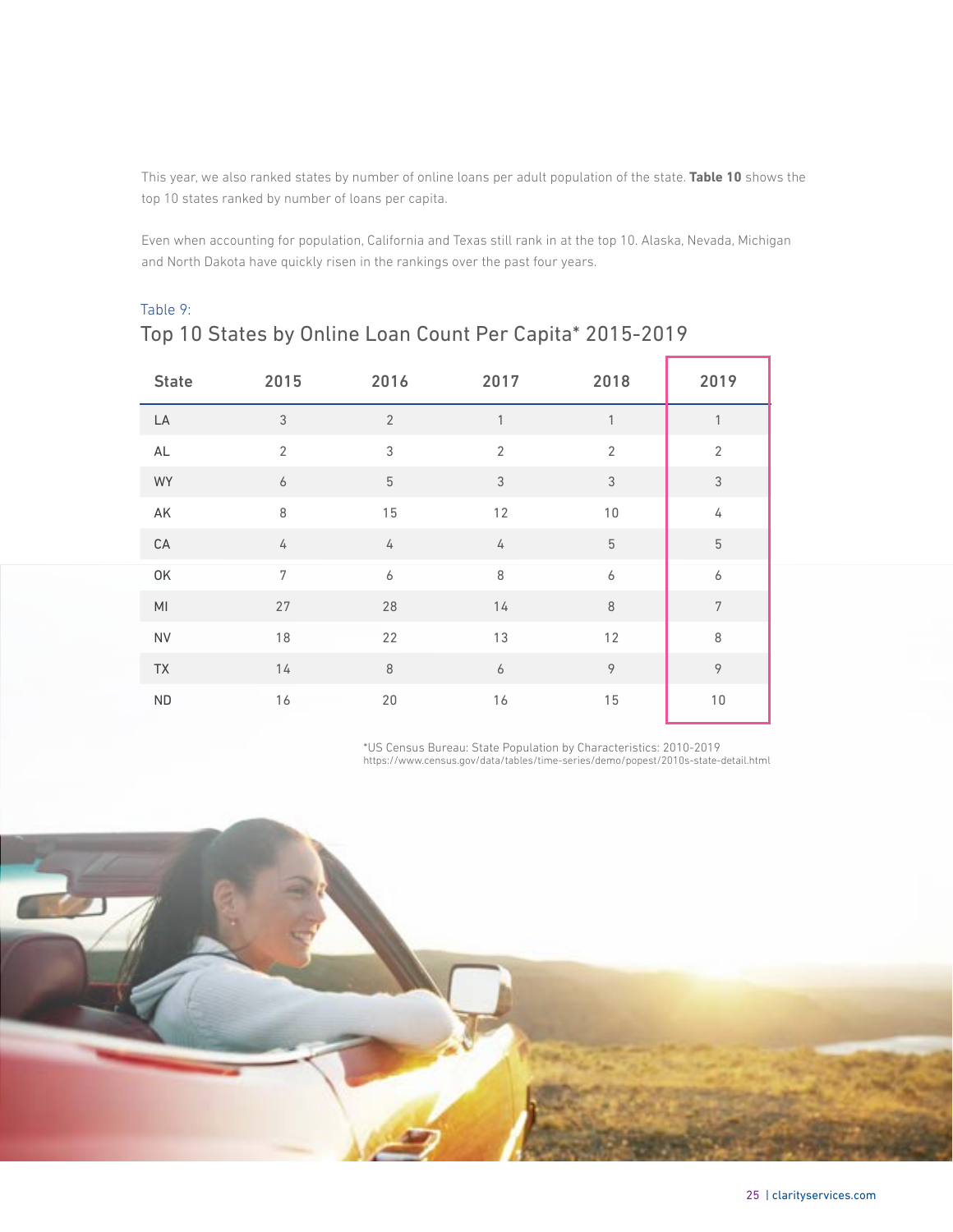Finally, we analyzed the growth percentage in the number of unique consumers (by state) obtaining alternative credit between 2018 and 2019. In particular, large increases were observed in the Northwest.

**Figure 17** illustrates the percentage change in the number of consumers (by state) who opened a loan with an alternative finance lender from 2018 to 2019. Oregon has the highest growth rate of 71%. Ohio, West Virginia, Connecticut, Arizona and Vermont all saw a decline in the number of unique borrowers

#### Growth of Unique Borrowers from 2018 to 2019 Figure 17:

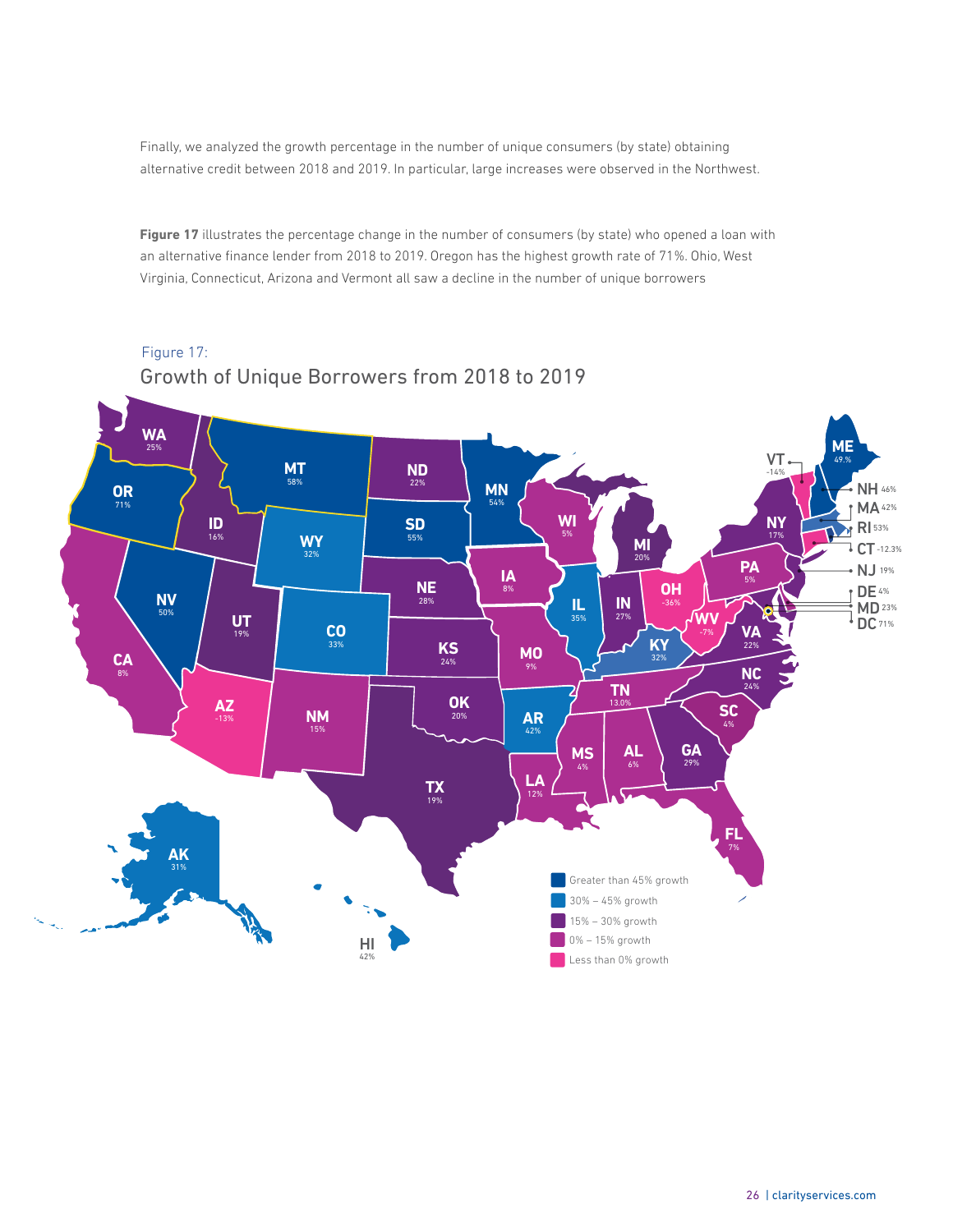### CLOSING<br>
Start gaining ground in the non-prime market by<br>
Start gaining ground in the non-prime market by

**Start gaining ground in the non-prime market by getting a deeper, broader view of the consumers you serve.**

Following is a summary of key insights resulting from our analysis of a study sample with over 500 million consumer loan applications and nearly 30 million loans from Clarity's alternative credit database.

#### **Key Takeaways:**

- The online small-dollar installment market has seen continued significant growth, with the increase in funded dollar volume significantly outpacing unit growth due to larger loan amounts.
- In 2019, we continued to see the trend toward larger online installment loan amounts as well as longer repayment terms.
- A larger percentage of online installment applications for credit from AFS lenders are coming from consumers with higher traditional credit scores.
- While online installment loan performance deteriorated in 2018, we observed a bounce back in 2019. This is evident in both cumulative default curves as well as first payment default rates.
- Partly due to their large populations, California, Texas and Florida have remained the largest markets for online small-dollar lenders. Most of the other states have remained consistent over the last five years, except for Michigan which climbed nine spots over the last five years.

Results from this trends report will serve as a critical baseline of the small-dollar lending marketplace prior to the impact of COVID-19. Next year's trends report will provide unique insights due to the significant disruption caused by this pandemic.

> If you have any questions of comments on this report, please contact ClarityMarketing@Experian.com